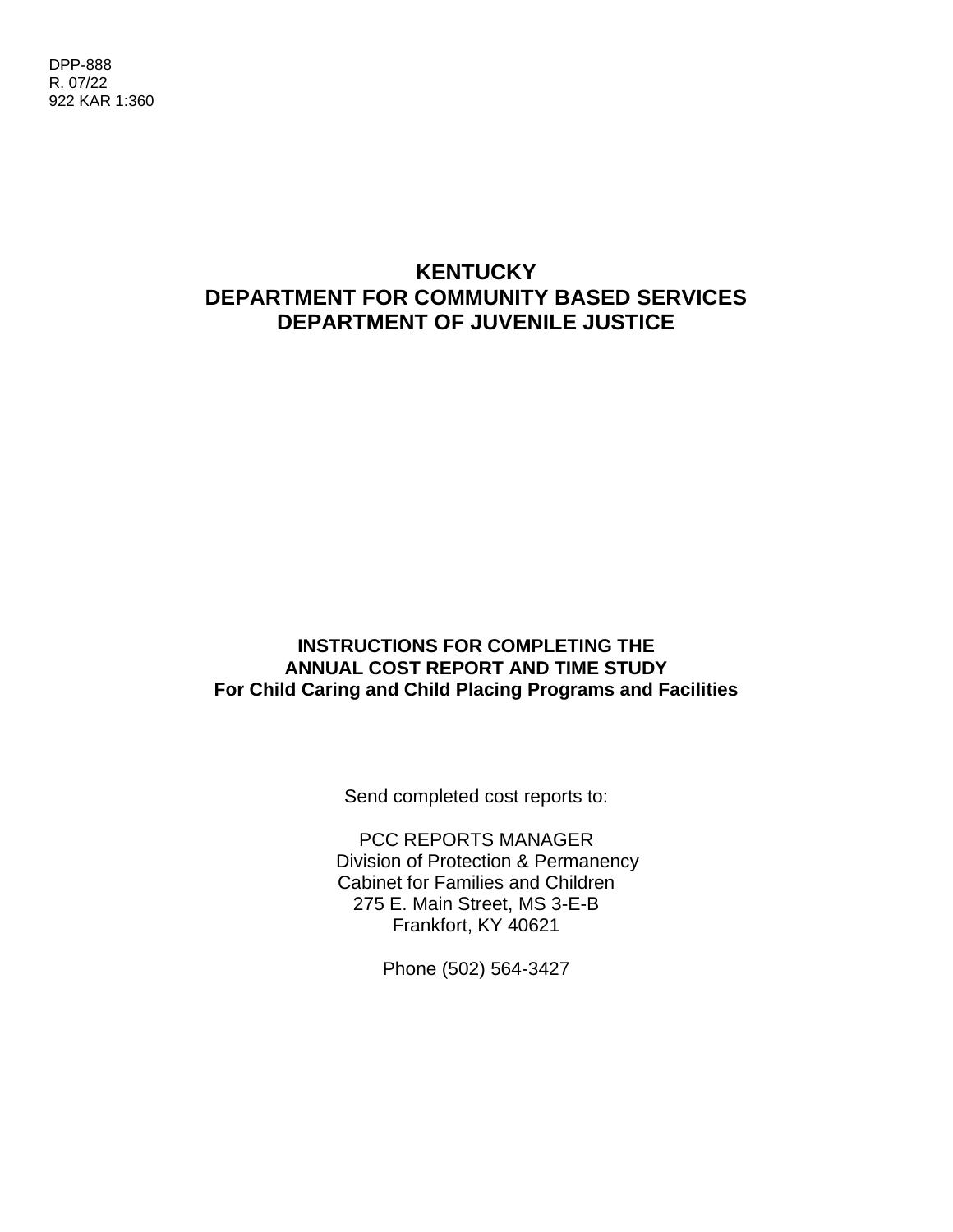### **INSTRUCTIONS FOR THE COST REPORT & TIME STUDY**

#### **Table of Contents**

| Ī.    |                                                           |  |
|-------|-----------------------------------------------------------|--|
| П.    |                                                           |  |
| Ш.    |                                                           |  |
| IV.   |                                                           |  |
| V.    |                                                           |  |
| VI.   |                                                           |  |
| VII.  |                                                           |  |
| VIII. |                                                           |  |
|       |                                                           |  |
|       | DETAILED INSTRUCTIONS FOR COMPLETING THE COST REPORT      |  |
|       |                                                           |  |
|       |                                                           |  |
|       |                                                           |  |
|       |                                                           |  |
|       |                                                           |  |
|       |                                                           |  |
|       |                                                           |  |
|       |                                                           |  |
|       | ATTACHMENT A: ALLOWABLE & UNALLOWABLE COST GUIDELINES  19 |  |
|       |                                                           |  |
|       |                                                           |  |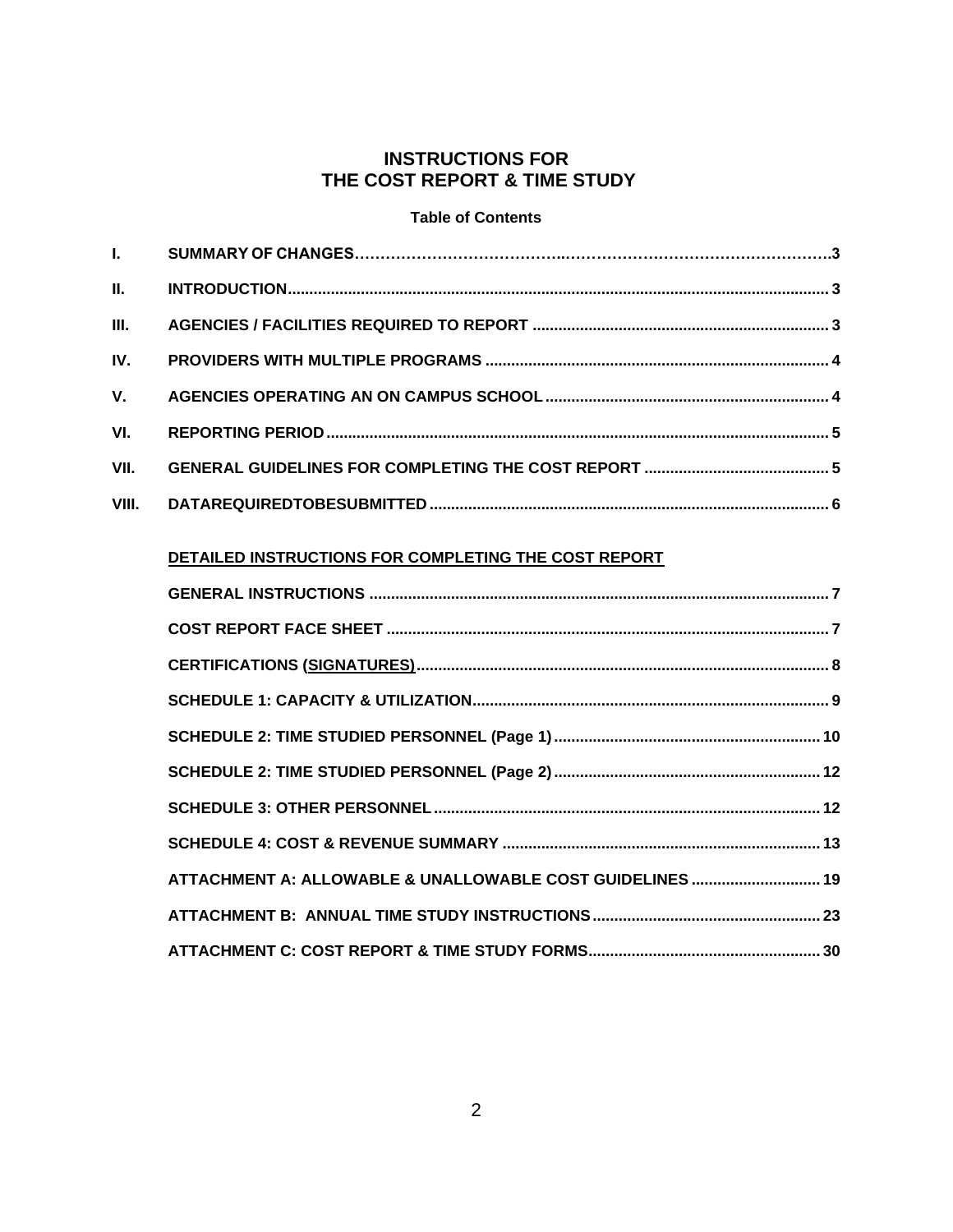#### **COST REPORTING FOR CHILD CARING/CHILD PLACING AGENCIES, RESIDENTIAL FACILITIES AND OTHER CHILDREN'S SERVICE PROGRAMS**

### I. SUMMARY OF CHANGES

For PCC fiscal years ending in 2022 and 2023, there will be a phased transition from the current five levels of care assessment to three levels of care with all new assessments and reassessments occurring after 7/1/2022. Implementation of the Family First Prevention Services Act will also require the addition of coding all residential program types as QRTP, non-QRTP, or Specialized. The excel workbook and worksheets are locked to preserve the integrity of formulas. Data entry can be made only into the yellow shaded cells. All other cells are protected. A macro has been included to allow additional rows to Schedule 2. If you do not require the rows, you will not need to enable the macro upon opening the workbook. Please rename and save the workbook as a new file using your agency name and a program identifier upon opening so that the original remains available unchanged. A brief description of changes to each tab for the reports of 2022 and beyond is described below:

- Cover Page Program Type, Program Categories A, B, or C, when selected, will pop-up a question box to the right "QRTP or specialized program designated" with a yes/no dropdown. Program types I and J now both refer to Independent Living, I is Independent Living – Scattered Sites and J is Independent Living – Supervised.
- Schedule 3 For 2022 reporting, the five levels plus 5s will remain the same in 2022 reports and for those with fiscal years ending after 6/30/2022, instructions will be provided on how to enter data based on the new three levels in the current five level form. For reporting in 2023, the form will be revised to reflect the new three levels plus 5s.

## **II. INTRODUCTION**

There are three sets of information that will be used to develop a Medicaid and Title IV-E claiming factor for child caring, child placing, other children's residential programs and family preservation/family reunification services. They are:

- Program Cost Report: This report will be used by the Cabinet for Families and Children and the Department of Juvenile Justice to determine the federally reimbursable costs incurred in the provision of services to committed children.
- Description of Treatment Program: This narrative should describe the services and activities provided for children in care and/or services to the child and family. This narrative must also include a description of the treatment milieu and should provide a detailed narrative accounting of any supplemental treatment services provided by community resources. This description should be submitted with the annual cost report.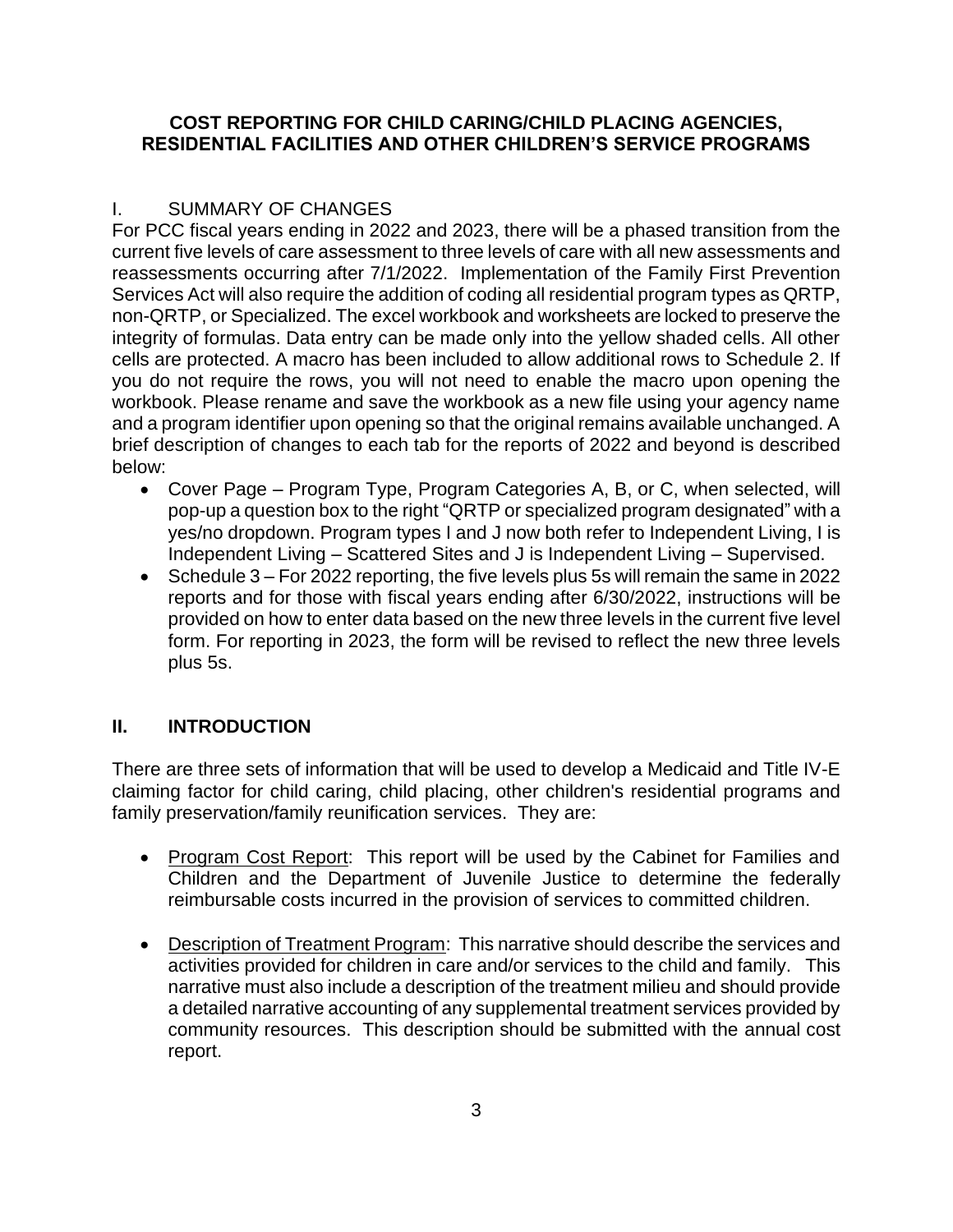• Provider Time Study: Provider staff participation in the Time Study is critical to establishing federal claiming factors and/or rate setting. Time studies will be conducted annually as instructed by DCBS and/or DJJ.

These components should be consistent in their representations of the program. In other words, if the Program Description portrays a highly therapeutic program, there is an expectation that the cost report will reflect appropriate levels of therapeutic staff. The information will be used by the state to calculate the percentage of the facility costs that are claimable to the federal Title XIX and Title IV-E programs.

## **III. AGENCIES / FACILITIES REQUIRED TO REPORT**

All private and public providers from whom DCBS/DJJ secure(s) child caring and child placing – therapeutic foster care services, or family preservation/reunification services must submit the Cost Report, Program Description and a copy of the most recently completed audit. These programs include:

- A. Group Home
- B. Licensed Treatment Facility
- C. DJJ Group Home<br>D. D.JJ Day Treatmer
- DJJ Day Treatment
- E. Therapeutic Foster Care Child Placing
- G. Emergency Shelter with Treatment License
- H. Emergency Shelter without Treatment License
- I. Independent Living Scattered Site
- J. Independent Living Supervised
- K. Other (Specify)

### **IV. PROVIDERS WITH MULTIPLE PROGRAMS**

Some providers may be operating more than one program. A cost report, program description and participation in the time study are required for each program. For example, if an agency operates both a residential child caring program and a therapeutic foster care program, separate reports must be filed for each program. If an agency operates two residential programs that serve different types of clients or offer different intensity of services, separate cost reports should be prepared for each.

For purposes of this report, a provider must allocate common costs using a method that is reasonable. For example, rent for one building that houses two or more programs could be allocated based on the proportion of the square footage occupied by the different programs or by the number of beds. Administrative overhead may be allocated based on proportional program cost or staff cost.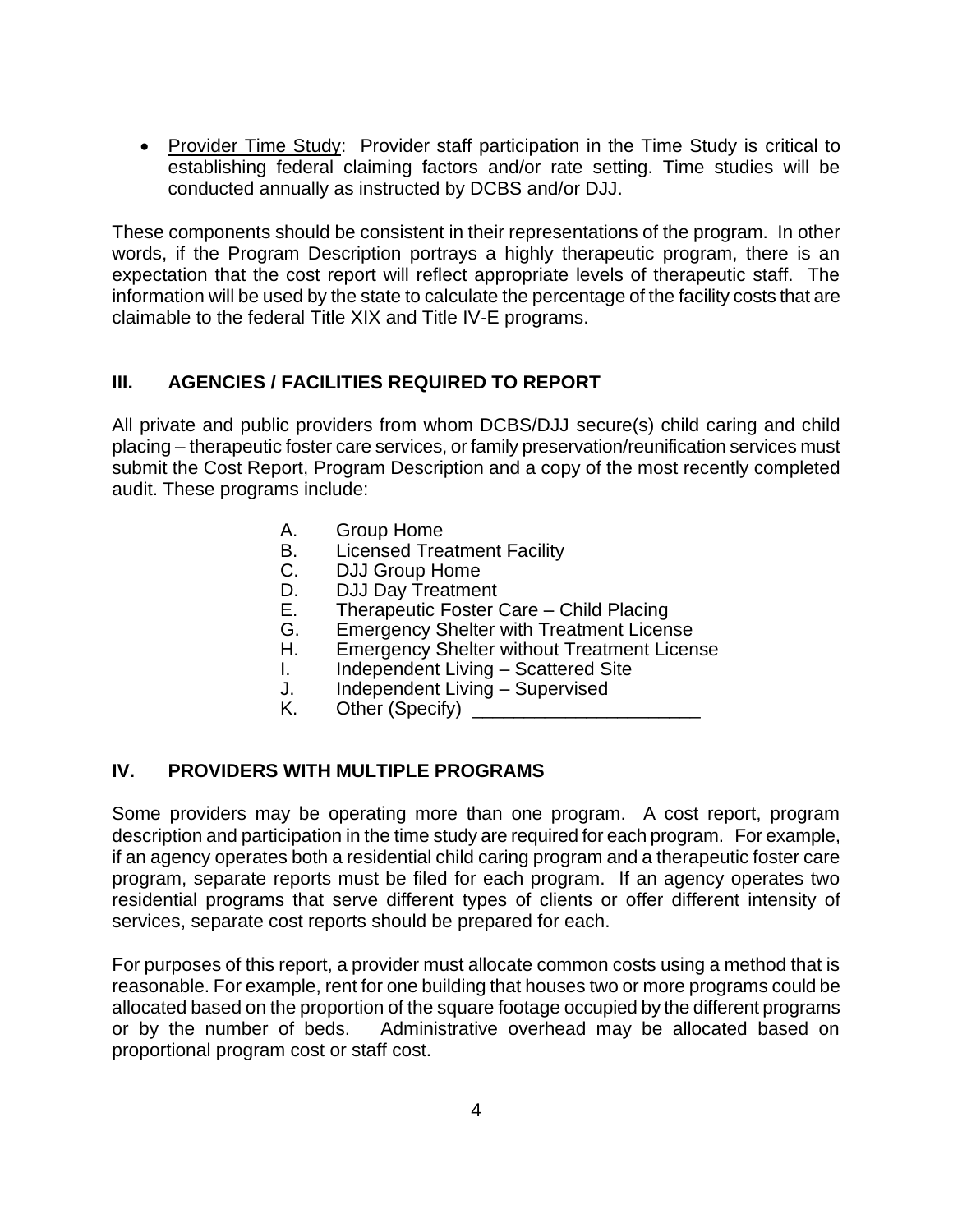Records specifying the allocation method used shall be maintained by the provider for audit purposes.

## **V. AGENCIES THAT OPERATE AN ON CAMPUS SCHOOL PROGRAM**

Some providers may be operating an on-campus school. Costs for this program shall be treated separately and reported in the special section for Education on the cost report form.

The campus school cost shall include those costs that are directly attributable to the school. In addition, the program costs must also include the proportional share of the general operating costs for such things as utilities, supplies, room, administrative support costs, etc.

For purposes of this report, an agency must allocate common costs using a method that is reasonable. For example, rent for one building that houses two or more programs could be allocated based on the proportion of the square footage occupied by the different programs. Administrative support costs could be allocated based on the proportion of staff time spent or the proportion of cost in each program. Records specifying the allocation method used shall be maintained by the facility for audit purposes.

**Example:** A provider operates a one-room on-campus school which occupies 10% of the agency's space. The cost of the teacher's salaries, text books, desks, etc. would be a direct program cost related to Education. In addition, 10% of the agency's Occupancy cost would be entered in the Education section of the cost report. The remaining 90% of the Occupancy cost would be included in the Occupancy section of the cost report. The same concept would be used for administration salaries and other expenses that were common to the residential and the school program.

## **VI. REPORTING PERIOD**

The cost data in the report should reflect the program's most recently completed and **audited 12-month period.** The report must reflect the actual incurred cost during the time period reported. Do not include anticipated costs that are outside of the reporting period. Please complete the report as soon as possible to avoid unnecessary delays.

If a program was operational for less than six months during the reporting period but has since been in operation six or more months, a cost report should be submitted without the supporting audit material. In this case, supporting documentation to be provided should display cost by quarter to enable a reviewer to distinguish ongoing cost from startup costs. The period being covered should be noted for each program cost report.

## **VII. GENERAL GUIDELINES FOR COMPLETING THE COST REPORT**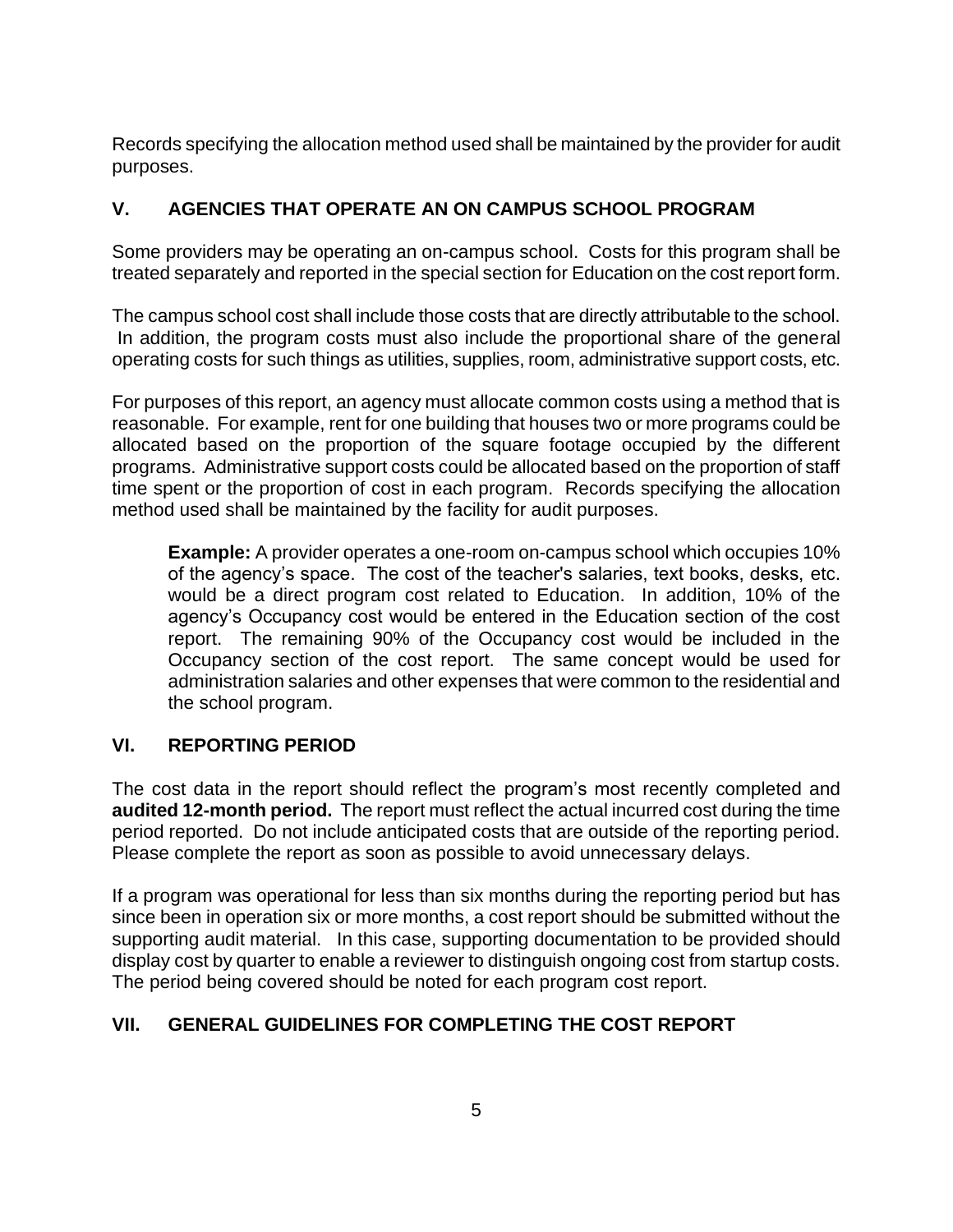#### **NOTE the Guidelines for Allowable Costs and Unallowable Costs are provided in Attachment A of this instruction.**

The instructions for allowable and unallowable costs and expenditures for federal claiming are based on federal criteria. These are identified in 2 C.F.R. Part 200, Uniform Administrative Requirements, Cost Principles, and Audit Requirements for Federal Awards. These instructions for completing the Cost Report are meant to explain and apply these federal criteria, not to displace or contradict these criteria. In any area of dispute, the force of the federal guidelines will prevail.

Take special care to be accurate and consistent in completing this report. The cost report is subject to federal audit, and any inaccuracies could lead to the State's being required to repay to the federal government for any unallowed or inaccurately reported costs.

Do not use terms such as "miscellaneous", "various", "etc.", or "other", without specifying the items. State staff must be able to determine that costs are allocated to the appropriate cost categories, and the use of such terms makes it impossible to do that.

The chart of accounts used in this report is designed to capture federally allowable costs. If your agency's Chart of Accounts is not as detailed or somewhat different, then consolidated amounts for the major non-personnel costs are acceptable.

Round entries to the nearest whole dollar.

#### **VIII. DATA REQUIRED TO BE SUBMITTED**

- 1. Cost Report,
- 2. Most recently completed annual audit,
- 3. Work papers which reconcile the cost report to the audit,
- 4. Program description, and,
- 5. Time study day logs and summary.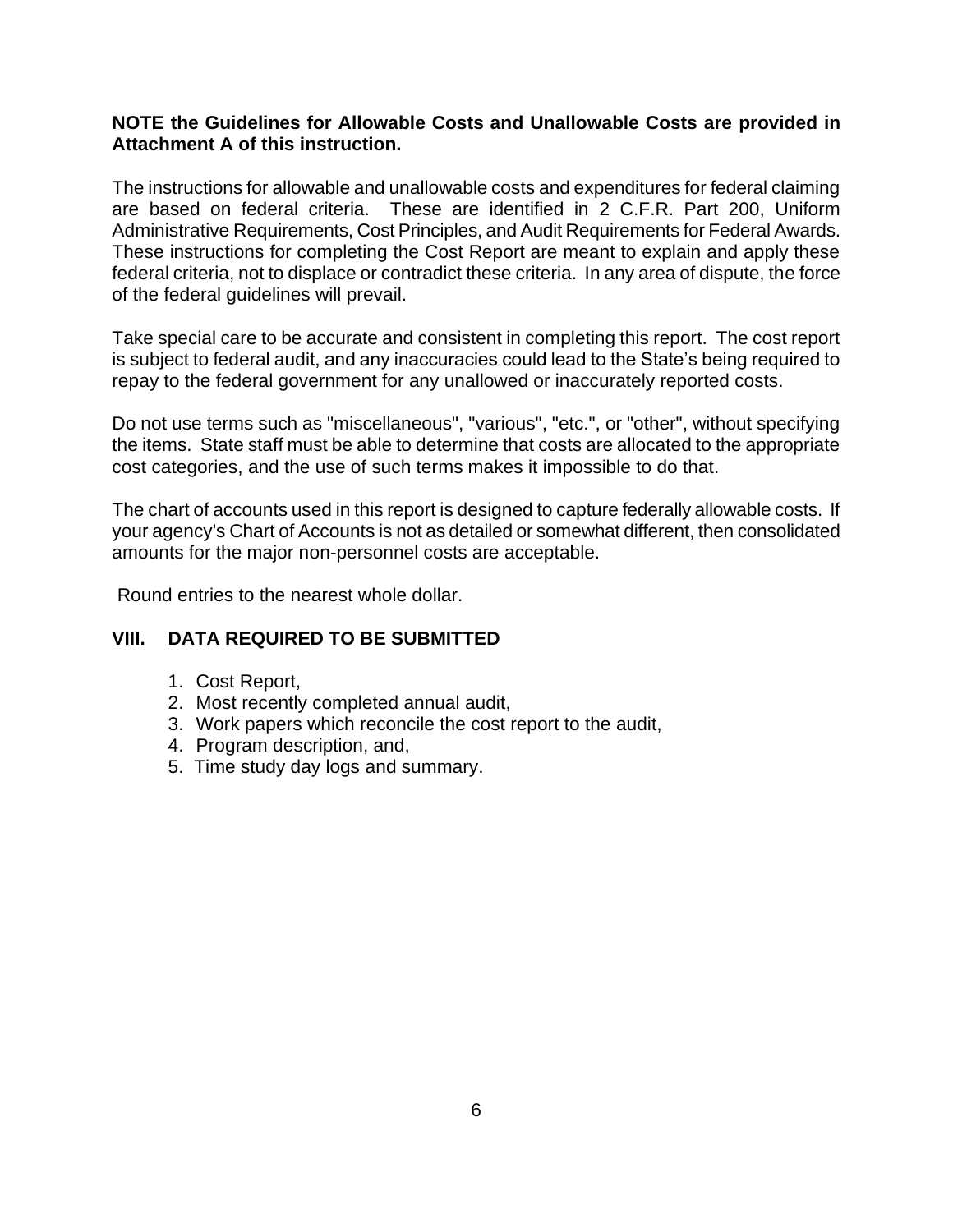# **DETAILED INSTRUCTIONS FOR COMPLETING THE COST REPORT**

## **GENERAL INSTRUCTIONS**

Cost reports must be submitted in electronic spreadsheet form, using the Microsoft Excel format provided to respondents by the State, and all other required reports and documents should be submitted electronically in pdf format. For the staff lists required in Schedules 2 and 3, in the event that more lines are needed to accommodate the agency's work force, the respondent should use the "edit-insert-line" feature of the software to add the necessary number of lines above the applicable total line, and should check to assure that the total line reflects all lines as appropriate. Formulas provided in the spreadsheet may not be altered by the respondent.

## **COST REPORT FACE SHEET**

### **Reporting Period:**

The Cost Report must reflect the most recently completed and audited 12-month period. The audit and working papers which reconcile any differences between the audit and cost report must be sent in with the completed cost report.

## **Identifying Information on the Operating/Parent Agency**

Enter the legal name, mailing address and telephone number of the parent organization which administers the program represented in this report.

#### **Identifying Information of this Program**

Enter the name for this specific program.

Enter the license number for this program. (if reporting multiple licensed programs of same type then enter all license numbers included)

Enter the address, FAX number, phone number, and e-mail address for this program.

If accredited by a national body, list the name of the accrediting organization.

Select from the drop-down list the letter that indicates the Program Type of the program represented in this cost report. The program type refers to one of the following categories of programs listed below: Programs representing more than one type should submit separate cost reports for each type.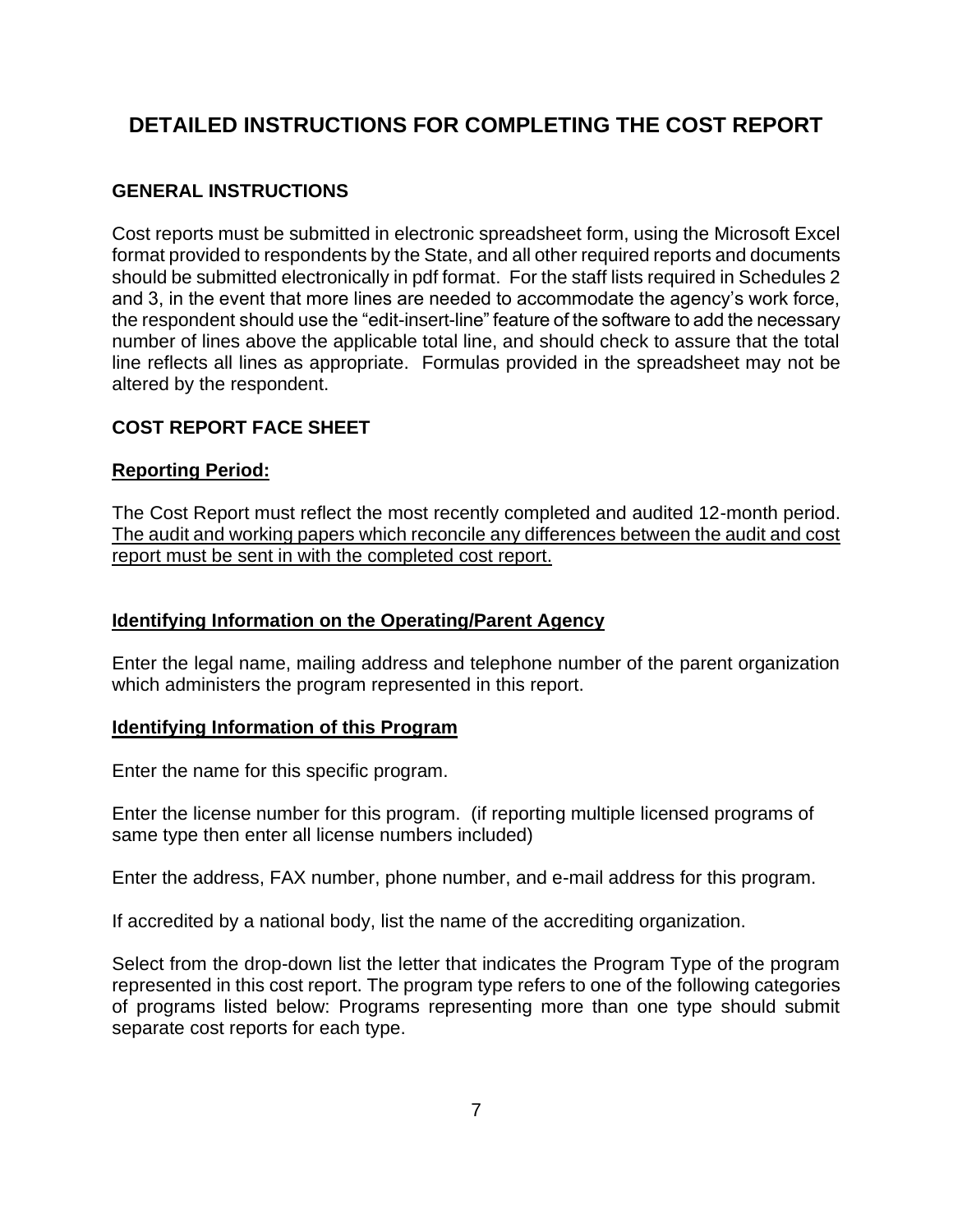- A. Group Home
- B. Licensed Treatment Facility
- C. DJJ Group Home
- D. DJJ Day Treatment<br>E. Therapeutic Foster (
- Therapeutic Foster Care Child Placing
- G. Emergency Shelter with Treatment License
- H. Emergency Shelter without Treatment License
- I. Independent Living Scattered Site
- J. Independent Living Supervised
- K. Other (Specify) \_

For residential program types A, B, or C, answer the additional pop-up question to the right, "QRTP or Specialized program designated," in the drop down as Yes or No. Qualification for certification as a Qualified Residential Treatment Program (QRTP) or Specialized service program is determined by the Cabinet using the requirements of the federal Family First Prevention Services Act to determine eligibility for Title IVE participation in Room Board and Watchful Oversight costs beyond a fourteen day period of placement.

Enter "YES" if this is a hardware secure program or "NO" if it is not. "Hardware Secure" means that the doors are always locked and the children cannot exit without a staff person unlocking the door. Hardware secure does not include a program that periodically locks the doors to keep intruders out.

Enter one of the following letters indicating the category of the program:

- a) Private Non-Profit Privately owned and operated program with IRS status as a non-profit agency.
- b) Private For-Profit Privately owned and operated program that is for profit and does not have an IRS non-profit exemption.
- c) DJJ Operated Publicly owned program operated by DJJ.
- d) Other Public Publicly operated by State, county or city government.

#### **Certifications**

Enter the name, phone, FAX, e-mail, and signature of the person completing the cost report.

Enter the name, phone, FAX, e-mail, and signature of the authorized agency representative certifying that the cost report is accurate.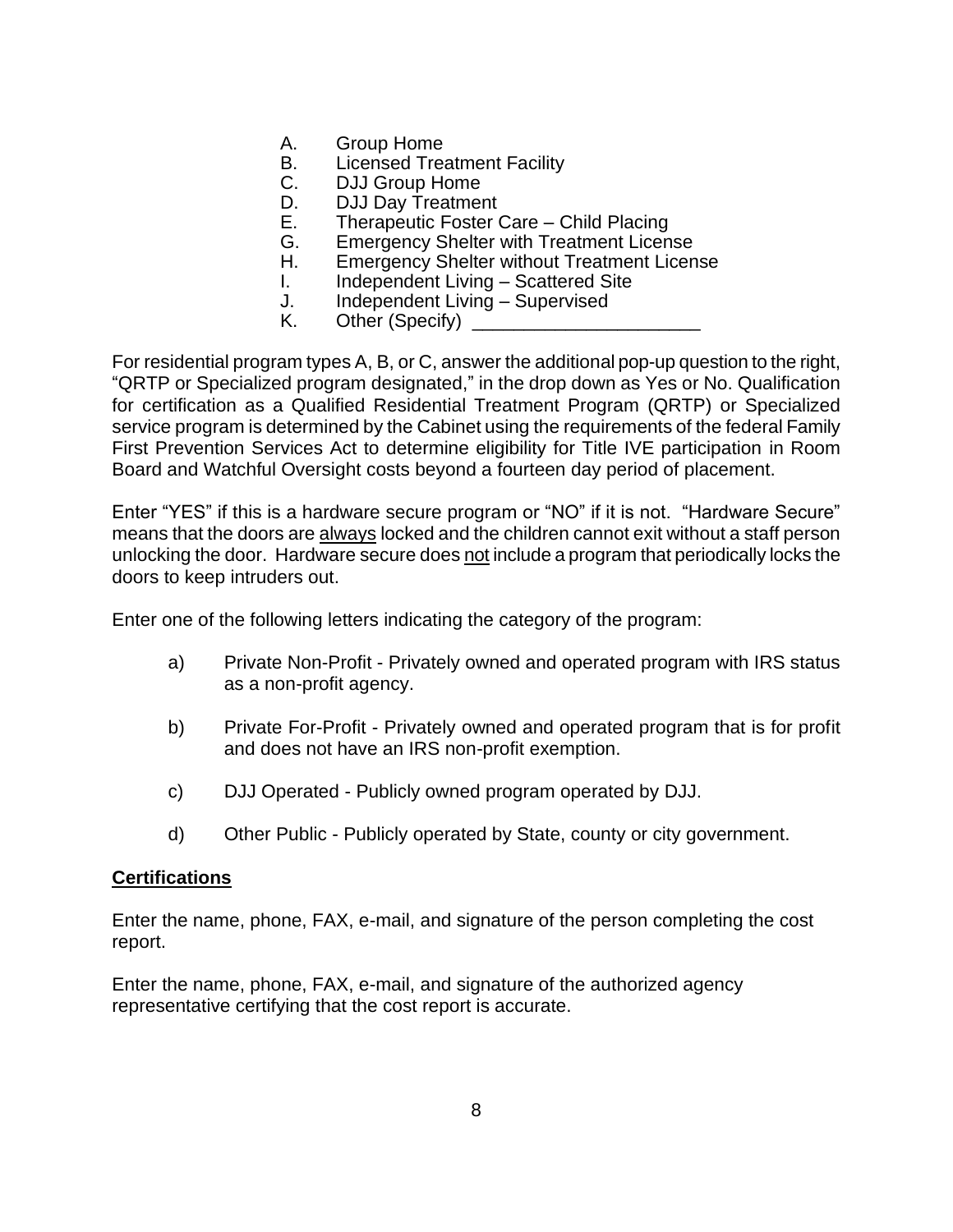Enter the name, phone, FAX, e-mail, and signature of the auditor certifying that the cost report is consistent with the required annual audit for the same period. A program reported in the cost report may represent only a portion of the agency audited. In such a case the auditor's certification indicates his/her ability to account for the items reported in the program cost report as non-duplicated parts of the whole agency audit, consistent with reasonable auditing standards.

#### **SCHEDULE 1: Capacity and Utilization**

This section is very important in computing the "per day" cost of the program. The entries in these columns must have available upon request supporting documentation such as invoices or accounts receivable.

Calculation of the number of actual bed days that were paid in comparison to the program capacity multiplied by the reporting period will allow the State to determine the utilization rate for this program. Therefore all of the items in this section must be completed as accurately as possible for federal reimbursement and program planning.

Enter the number of calendar months during the reporting period (shown on the cover page) that this program was operating. Count a partial month as one whole month. Enter the licensed bed capacity for this program. (This would be the actual number of beds that could be filled based on the license.)

Enter the maximum bed capacity, or number of beds that could be filled based on the program's actual facility and staffing capacity, if different from the licensed capacity. This number should reflect the average capacity over the reporting period and must be supported in the agency's records. An explanation of the difference from licensed bed capacity, if any, must be submitted as an attachment to the cost report. For Child Placing Foster Care Programs ONLY enter the average daily operational capacity of this program.

#### CHILD COUNT:

Enter the names of each month during the reporting period in calendar order in the first column. (If the reporting period is longer than 12 months, use the Excel "edit-insert-line" feature to add more lines, and assure that the totals capture the new lines.) For each month, enter the total number of unduplicated children served during all or part of that month. Enter the number of unduplicated children whose care was paid by DCBS for each month by their Level of Care. Similarly, enter the unduplicated number whose care was paid by DJJ, another public agency, or a private source. In the event that a child's level of care changed during the month, use the level which applied at the beginning of the month.

#### INVOICED DAYS: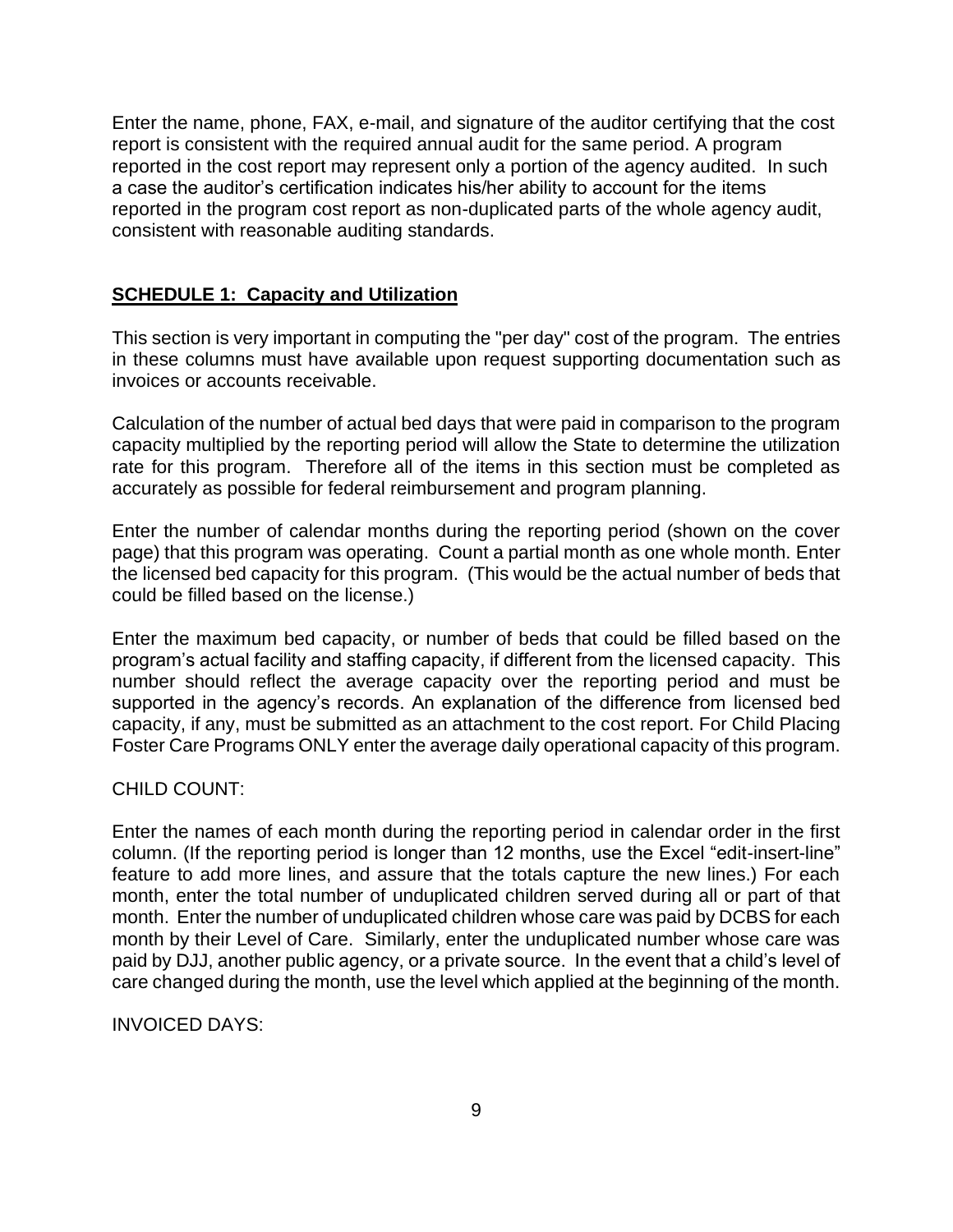Enter the names of each month during the reporting period in calendar order in the first column. (If the reporting period is longer than 12 months, use the Excel "edit-insert-line" feature to add more lines, and assure that the totals capture the new lines.) For each month, enter the total number of invoiced (paid) days of care for that month. Enter the number of days of care paid by DCBS for each month by the Level of Care. Similarly, enter the number of days of care paid by DJJ, another public agency, or a private source in the appropriate column.

## **SCHEDULE 2: TIME STUDIED PERSONNEL (Page 1)**

### **NOTE: Detailed instructions for completing the annual Time Study are provided in Attachment B of this document.**

NAME:

In the "Name" column list every staff person who participated (or would have participated if present) in the annual time study as required for this program during the reporting period of this report, regardless whether that individual is still employed. Since this list should total to the actual costs of all such personnel, it is critical that all such personnel during the report period be listed.

The preferred format is Last name, First name. (Note: the entire name can be entered in the Excel cell, even though it may not all appear in the printed version due to column width limitations*. If the list of names is longer than the number of lines provided, use the Excel "edit-insert-line" feature to add more lines, and assure that the totals capture the new lines***.)**

CLASS:

In the "Class" column, list each employee's job title. Use full words or abbreviations and acronyms that are universally understood. For example, use "Ch. Care Wrkr." not "C.C.W." or "Exec. Dir." not "E.D."

FTE:

Enter the number of "Full Time Equivalents" (FTE's) in each position. One FTE means a full-time staff who works 40 hours per week for 12 months. For example, the following FTE values are shown for a cook who worked 40 hours per week for 12 months, a typist who worked 20 hours per week for 12 months, and a child care worker who worked 40 hours per week for 9 months:

| <b>Position</b> |                  |
|-----------------|------------------|
| Staff           | <b>Staff FTE</b> |
| Cook            |                  |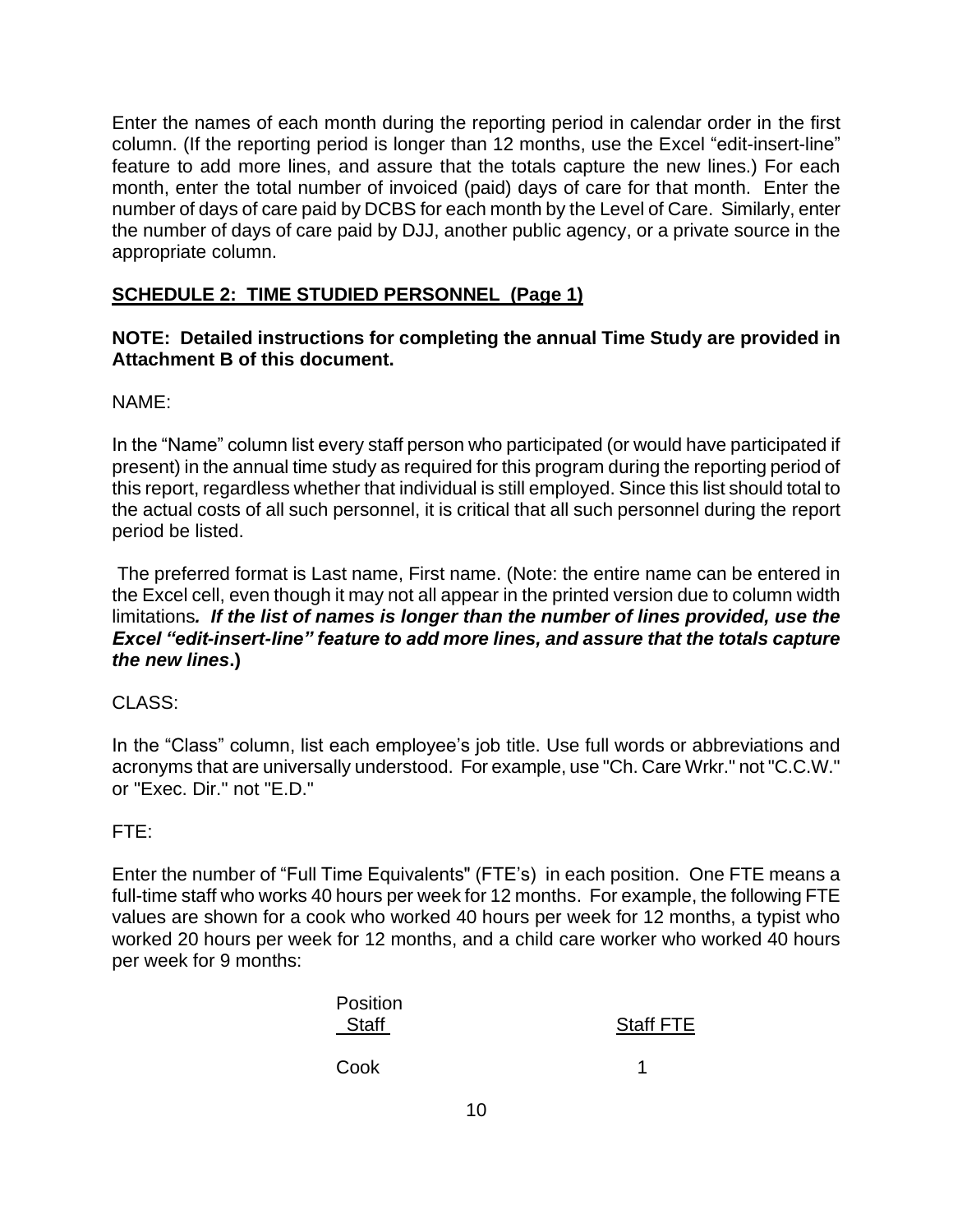| <b>Typist</b> |     |
|---------------|-----|
| Ch. Care Wkr. | .75 |

#### Salary and Benefits

In the salary and benefits columns enter only the portion of the employee's salary and benefits that is attributable to the agency/program for which this report is submitted.

For example, an executive director manages a residential treatment program and an emergency shelter program spending 25% of his time on the residential treatment program and 75% of his time on the emergency shelter. A separate cost report is required for each of the two programs.

On the cost report for the residential treatment program, 25% of the director's annual salary and benefits would be entered in the Salary and Benefits columns. On the cost report for the emergency shelter, 75% of the director's annual salary would be entered in the Salary and Benefits columns.

Note: The FTE should also reflect the approximate percentage of the salary distribution (i.e., for the residential treatment program, the director's FTE should be 0.25 and for the emergency shelter program, the director's FTE should be 0.75.

#### TIME STUDY CODE COUNTS:

#### **NOTE: Instructions for completing the annual Time Study are contained in Attachment B.**

On the same line as each worker's name, enter the totals of time study code counts applicable to each of the following categories:

| Administration        | $(Codes A+B)$               |
|-----------------------|-----------------------------|
| <b>Board and Care</b> | (Code C)                    |
| Treatment             | $(Codes D + E + F + G + H)$ |
| Other                 | $(Codes I+J).$              |

Each code count represents one code entered into one half-hour block on the time log. The code count totals must equal the totals shown at the bottom of that worker's completed Activity Log for this program for this report period's time study. Do not enter data unless it is documented on the worker's individual time study form and the form contains the required signatures of participant worker and supervisor.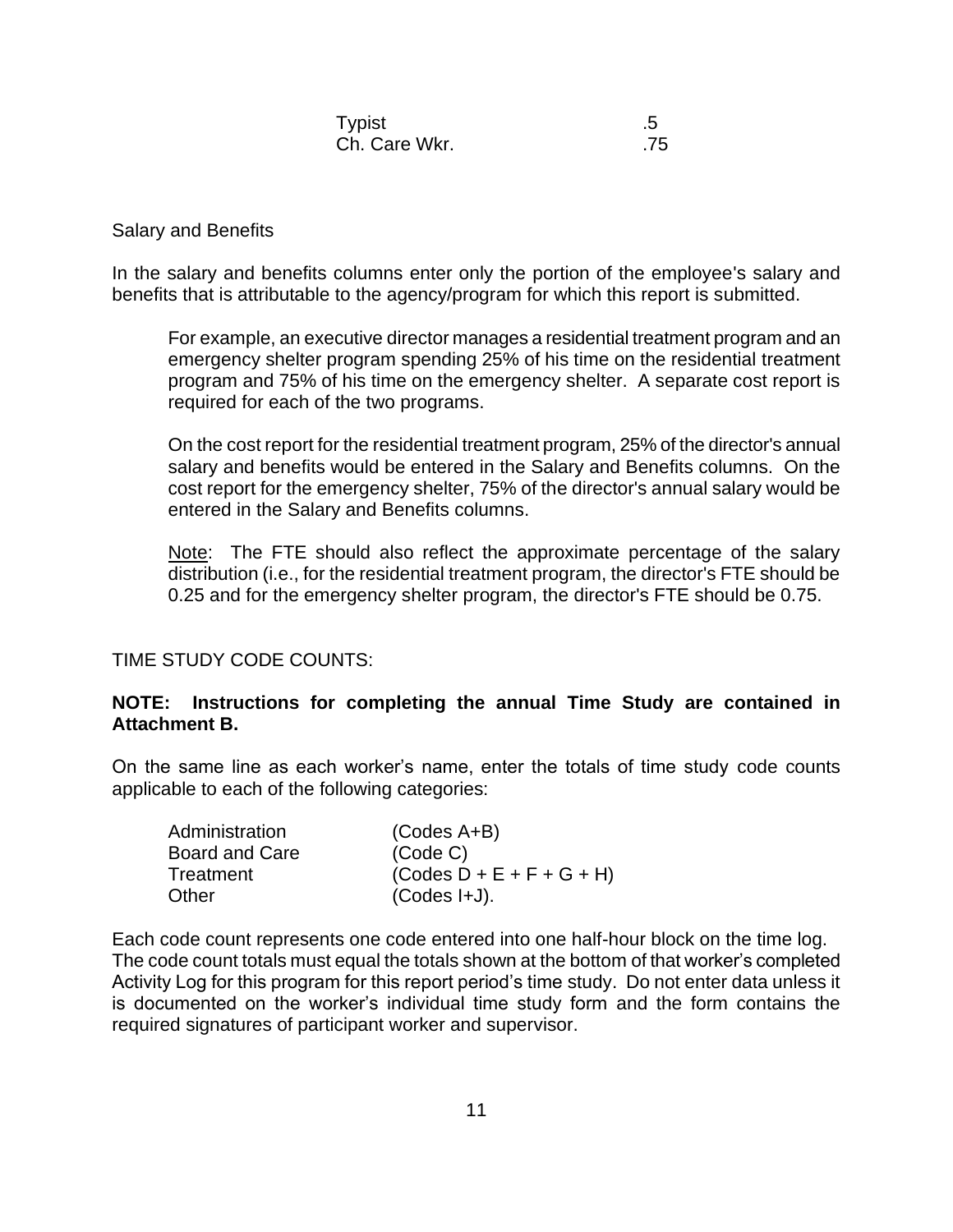NOTE: it is the responsibility of the persons completing and signing the cost report to assure that the time study code counts are accurately compiled and transferred to the cost report Schedule 2 (Page 1).

### **SCHEDULE 2: TIME STUDIED PERSONNEL (Page 2)**

TIME STUDY CHILDREN SERVED:

On the same line as each worker's name on Schedule 2 (Page 1), enter the unduplicated number of children served by that worker during the time study period for each Level of Care, including Levels 1 through 5 and "No level." These numbers are the totals located at the bottom right of each worker's Time Study Activity Log.

Do not enter data unless it is documented on the worker's individual time study form and the form contains the required signatures of participant worker and supervisor.

NOTE: it is the responsibility of the persons completing and signing the cost report to assure that the time study "children served" counts are accurately compiled and transferred to the cost report Schedule 2 (Page 2).

### TREATMENT HOURS BY LEVEL *(AUTOMATIC FORMULAS*):

The spreadsheet has been designed to automatically calculate the treatment hours allocated to each Level for each worker, and these formulas are included on the spreadsheet for convenience of the compilers. It is **NOT** the responsibility of the completing staff or signer of the cost report to verify the accuracy of these computations. The pre-entered formulas are in locked cells on the worksheet and are not alterable.

The formulas will be automatically copied to added lines. The formulas will not produce an error for employees who were not employed during the period of the time study and for whom there is salary and benefits but not time study data.

#### **SCHEDULE 3: OTHER PERSONNEL**

Schedule 3 is used for listing all non-time-studied personnel (other than contractors), including administration staff, board and care staff, medical and dental treatment staff, and other staff.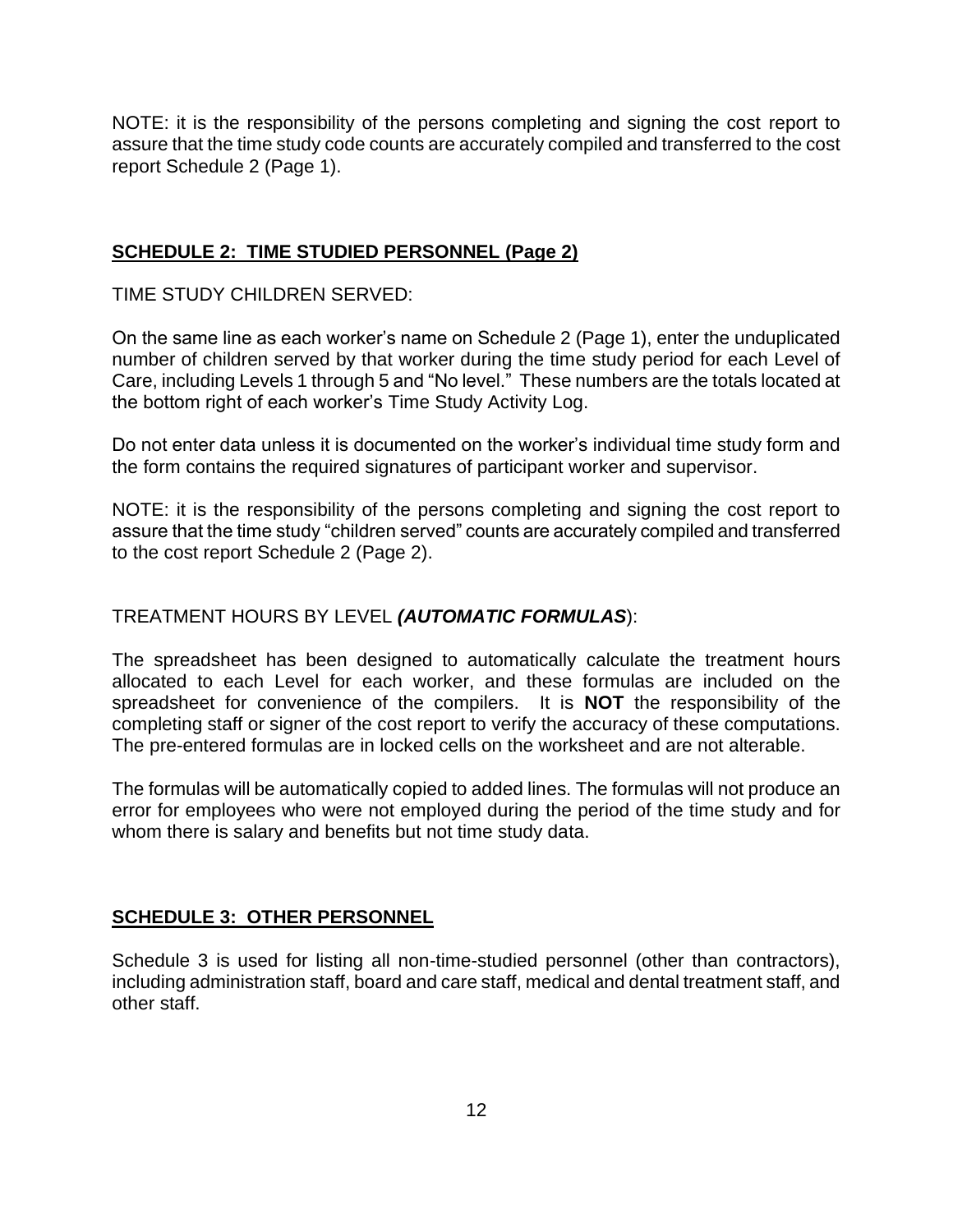Administrative staff include employees who are exclusively management or administrative support and have infrequent contact with the residential children. Examples of such staff are the director, secretary, clerk, bookkeeper, and staff trainer.

Board and Care staff are those who perform no function other than to provide children with housing, food, and clothing and who were not in the time study. Examples of board and care staff are cook, housekeeper, maintenance staff, and security staff.

Medical and dental treatment staff are staff licensed under state law as a medical professionals administering medical procedures or treatment. This would typically be the physician who performs the physical exams, physical diagnosis, medication reviews, writes prescriptions and other medically related activities, or the nurse who performs only medical (non-counseling) procedures, or the dentist or dental hygienist performing only dental procedures.

Other staff who were not time studied might include persons performing activities unallowable for federal claiming, such as fund raising and/or research activities. This also includes staff who perform religious services and functions.

An individual who performs more than one of the above functions may be listed under more than one of the above categories in Schedule 3. For example:

A full-time director who performs administrative functions 90% of the time and fundraising 10% of the time might be listed under both "Administration" and "Other." In that case, .9 FTE would be shown on his line under "Administration" and .1 FTE would be shown under "Other." Likewise, proportionate shares of his salary and benefit costs would be shown under the two subsections.

Note that Schedule 3 is meant to reflect the total costs of these types of personnel for the entire time-studied period. Therefore, it is important that all such personnel for the period, including staff no longer employed at the end of the period, must be listed. For persons who have not been employed the entire report period, appropriate adjustments to the FTE and COST columns should be reflected.

For the Class, Degree, FTE, Salary, and Benefits entries, follow the same definitions and instructions provided for Schedule 2. Obviously, there is no "time study" or "child served" data to be entered for the staff included on Schedule 3.

## **SCHEDULE 4: COST & REVENUE SUMMARY**

COST SUMMARY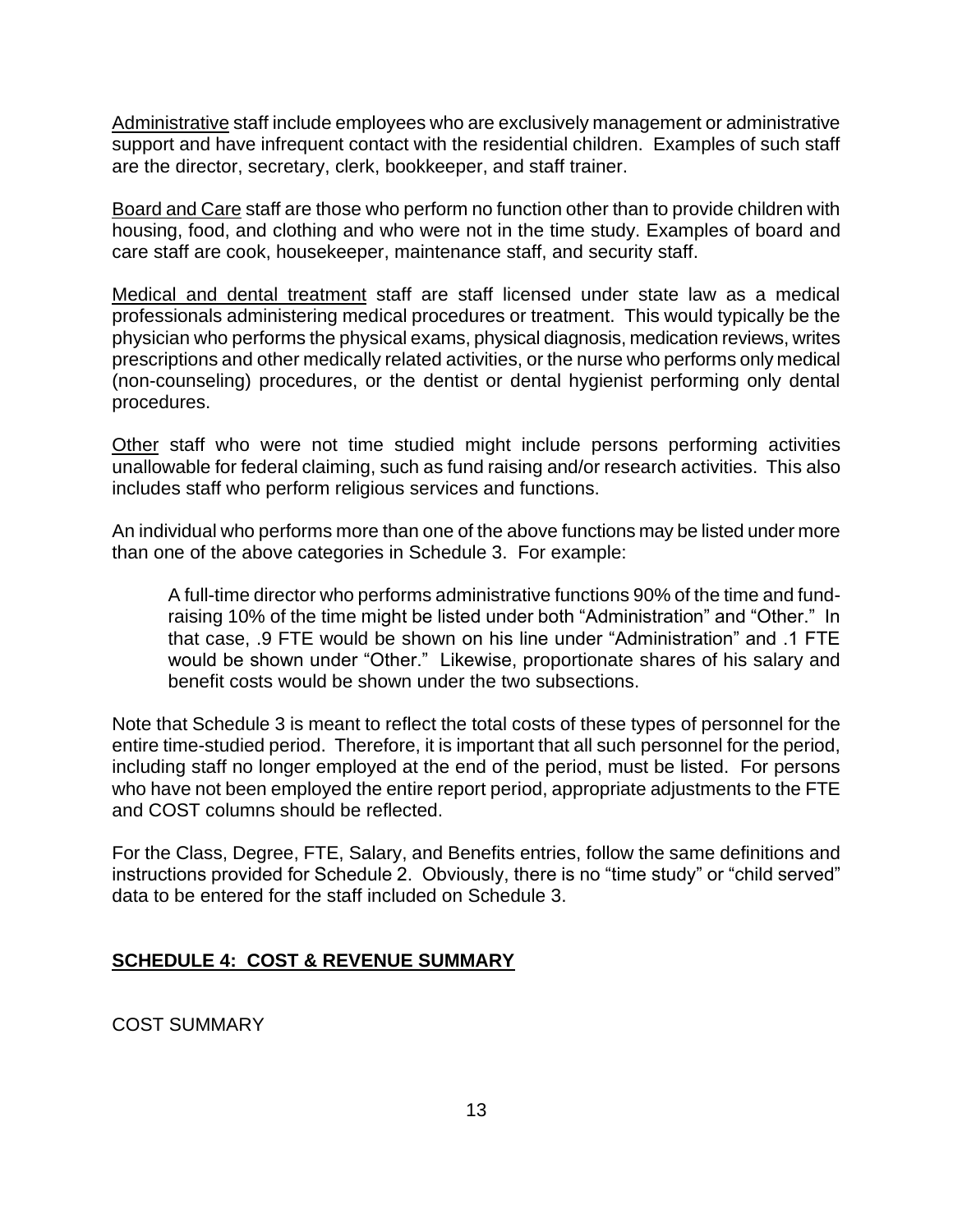Bring forward the cost totals from the bottom of Schedule 2 (Page 1) and Schedule 3 for each of the columns: Administration, Board & Care, Treatment, Other, and Total.

### PAYMENTS TO FOSTER AND THERAPEUTIC HOMES

For child placing agencies, enter in the Board and Care column the total amount of payments made to child placing foster homes during the reporting period.

#### OTHER CONTRACTED COSTS

Enter contracted costs other than payments to child placing foster homes in the appropriate columns to which they pertain: Administration, Board & Care, Treatment, and/or Other, and enter the total of all of these in the Total column. This section is for the cost of fees that were paid for services of outside agencies or persons not on the regular payroll of the agency and for whom no fringe benefits were paid. For example, fees for audit of the financial statements should be listed in the Administration column. Program-related charges, such as clinical consultation shall be entered in the Treatment column.

#### SUPPLIES & MISCELLANEOUS EXPENSE

Enter the costs of supplies and miscellaneous expense in the appropriate columns to which they pertain: Administration, Board & Care, Treatment, and/or Other, and enter the total of all of these in the Total column. Consumable supplies are generally those items that are used up within one year. The cost of food, household supplies, medical supplies are most appropriate for the Room and Board column.

Miscellaneous expenses such as printing, postage, telephone costs, liability insurance, licensing fees, and professional memberships are generally Administrative costs. Records specifying miscellaneous expenses should be maintained by the facility for audit purposes.

Note: Conference fees and costs related to training shall be entered on the Training line.

#### OCCUPANCY COSTS

Enter the Occupancy costs of the program for the reporting period in the Administration column and the Total column. Generally, the occupancy costs were paid as rent, or as depreciation if the building is owned by the provider. If the occupancy costs are based on a mortgage, it is important to separate the principal portion of the mortgage, which is unallowable, from the interest portion of the mortgage which is allowable for federal claiming. Occupancy costs include the interest paid and the depreciation taken on the mortgage. However, you must EXCLUDE the cost of the mortgage principle from occupancy costs.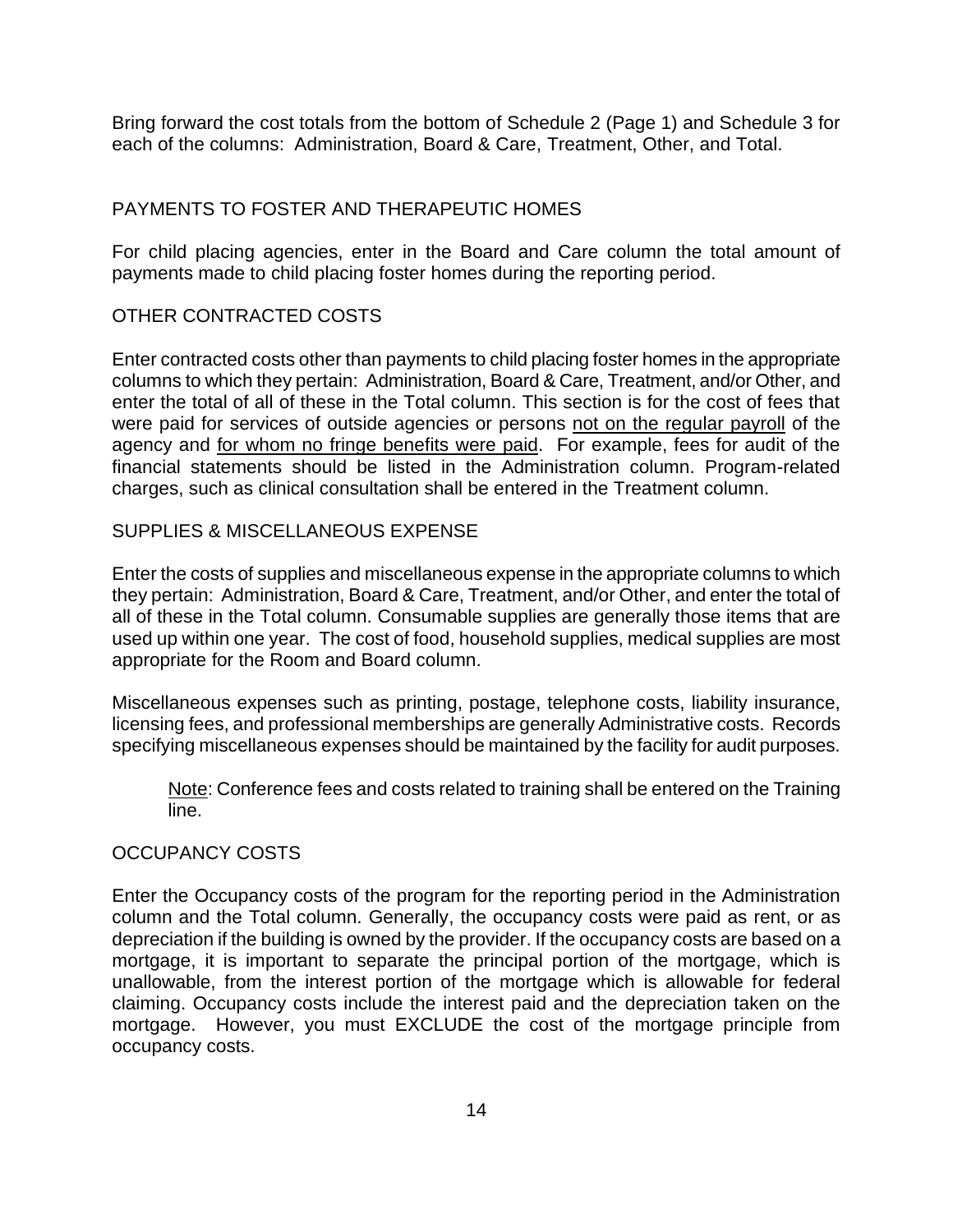If the building is depreciated, then the depreciation schedules must meet the standards of the Internal Revenue Service, and records of the depreciation calculation shall be maintained by the facility for audit purposes.

The cost of insurance, utilities, property taxes, maintenance, and repair (subject to the limitation defined below) is also allowed as part of the occupancy cost.

Note: If there is an on-campus school, then the occupancy costs for the school must be allocated to the Education section (see below). The square footage used for the different functions, or some other reasonable allocation method must be used to allocate the costs.

#### EQUIPMENT COSTS

Enter equipment costs for the reporting period in the Administration and Total columns. Equipment costs (items \$5,000 or under) are an allowable expense if used in support of the program included in this cost report. Equipment includes: copy machines, computers, washing machines, etc., which are purchased for use by residents and/or staff. Agency vehicle purchases also are included in this category.

If the loan payment for the purchase of equipment or vehicles includes principal and interest, then the principal portion is unallowable and must be excluded from he reported equipment cost.

The cost of rental or maintenance of equipment is an allowable expense. Items with a cost over \$5,000 must be depreciated. If the equipment is depreciated, then the depreciation cost must meet the Internal Revenue Code, and adequate records must be available for audits.

#### TRAVEL COSTS

Enter travel costs for the period in the Administration and Total columns. Travel costs include both the cost of operating and maintaining agency-owned vehicles, the cost of purchased transportation (e.g., bus tickets and taxi fares) and reimbursement to staff for use of their vehicle. Staff mileage reimbursement is to be listed at the actual rate paid/reimbursed.

Allowable Travel Costs do not include the cost of operating a vehicle for the exclusive use of any employee of the program. This should be treated as staff income and be entered as a Personnel Cost.

The cost of buying or leasing a vehicle should be listed as an Equipment Cost (see above).

Expenses for travel to, and fees for conferences and training which pertain to the program shall be listed as a Training Cost (see below).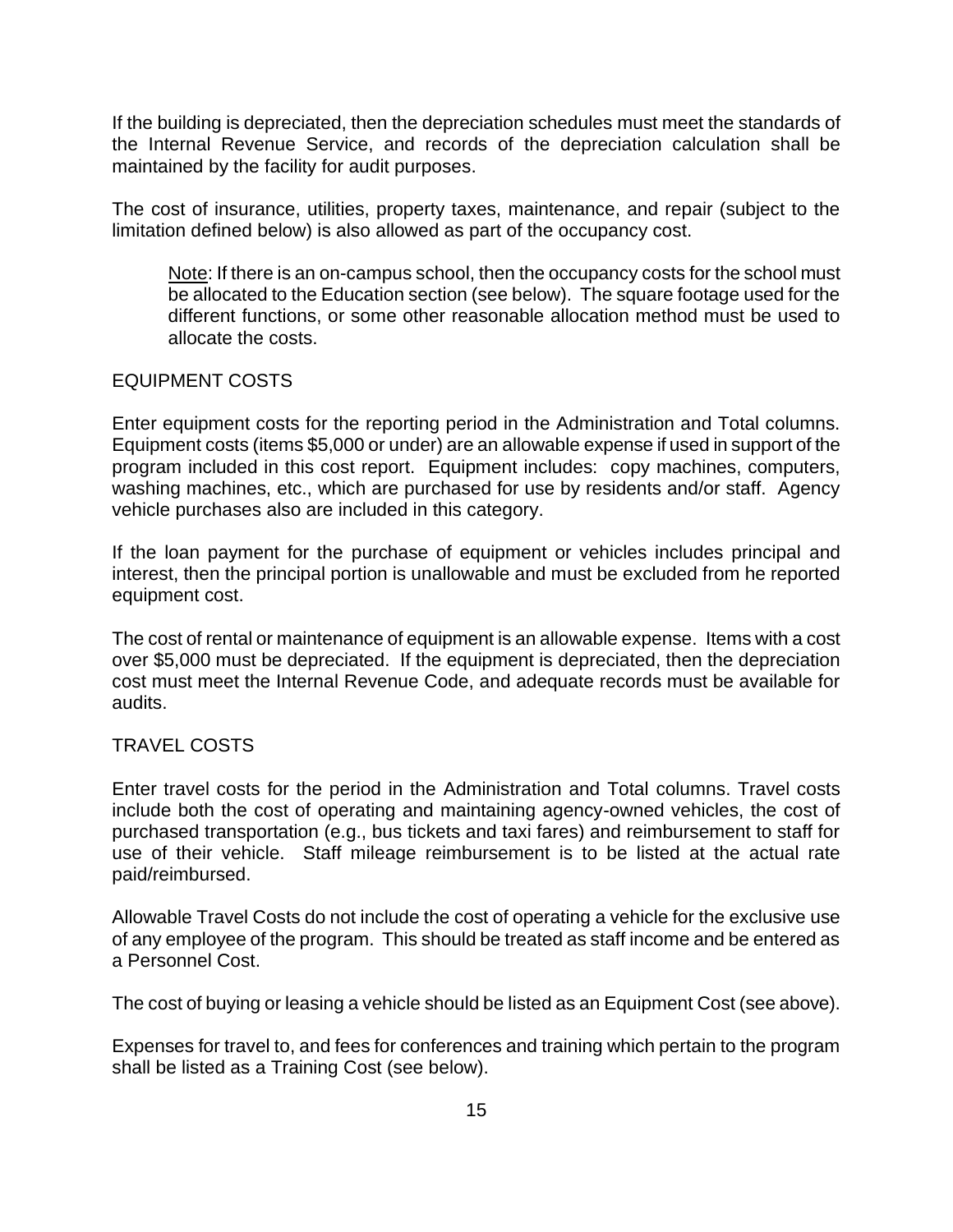## INDIRECT COSTS

Enter the indirect costs for the reporting period into the Administration column and the Total column. Indirect costs are for common or joint purposes benefiting programs or services of the agency that are in addition to the costs included in this report. Indirect costs, if any, should be computed according to the accounting procedures used by the operating agency. Indirect costs are typically costs that are assessed to the specific program by the parent agency for providing administrative services such as payroll and accounting, advertising or training. All included indirect costs must comply with allowable cost classifications and supporting documentation retained for audit purposes.

#### TRAINING COSTS

Enter the total training costs for the period in the Administration and Total columns. Report all training costs here. This includes the registration and conference fees as well as the travel and per diem paid to attend the training. This also includes tuition or fees paid for university or college courses that are attended by the agency employees. Also any expenditures for consultants and non-agency staff trainers would be entered in this section. If the agency staff is providing the training, only the cost of supplies, equipment, and rental of space necessary for the training is included in this section.

**Note**: Do not include in the Training Cost section, the salary and fringe benefit cost of the agency staff attending the training or agency staff providing the training. The salaries and benefits would be entered on Schedules 2 and 3 of the cost report.

#### EDUCATION COSTS

Enter the total education costs of the reporting period into the Other and Total columns. Report all education costs in this section. This would be for those agencies that operate an on campus school. This includes the salaries and benefits of the teachers and aides. Also enter the pro-rated salaries of the administrator or other staff as it relates to the operation of the school. Also enter the pro-rated cost of the classroom, class room supplies such as books, desks and equipment.

If you do not have an on campus school, but must pay tuition for the clients to attend school, enter the cost of tuition here. This section is only to report the cost of education other than the cost of the public school system.

**Note:** Report the cost of the child's personal school supplies such as paper, pencil, book bag or general public school fees under Supplies and Miscellaneous expenses.

AUDITED TOTAL COSTS & DIFFERENCE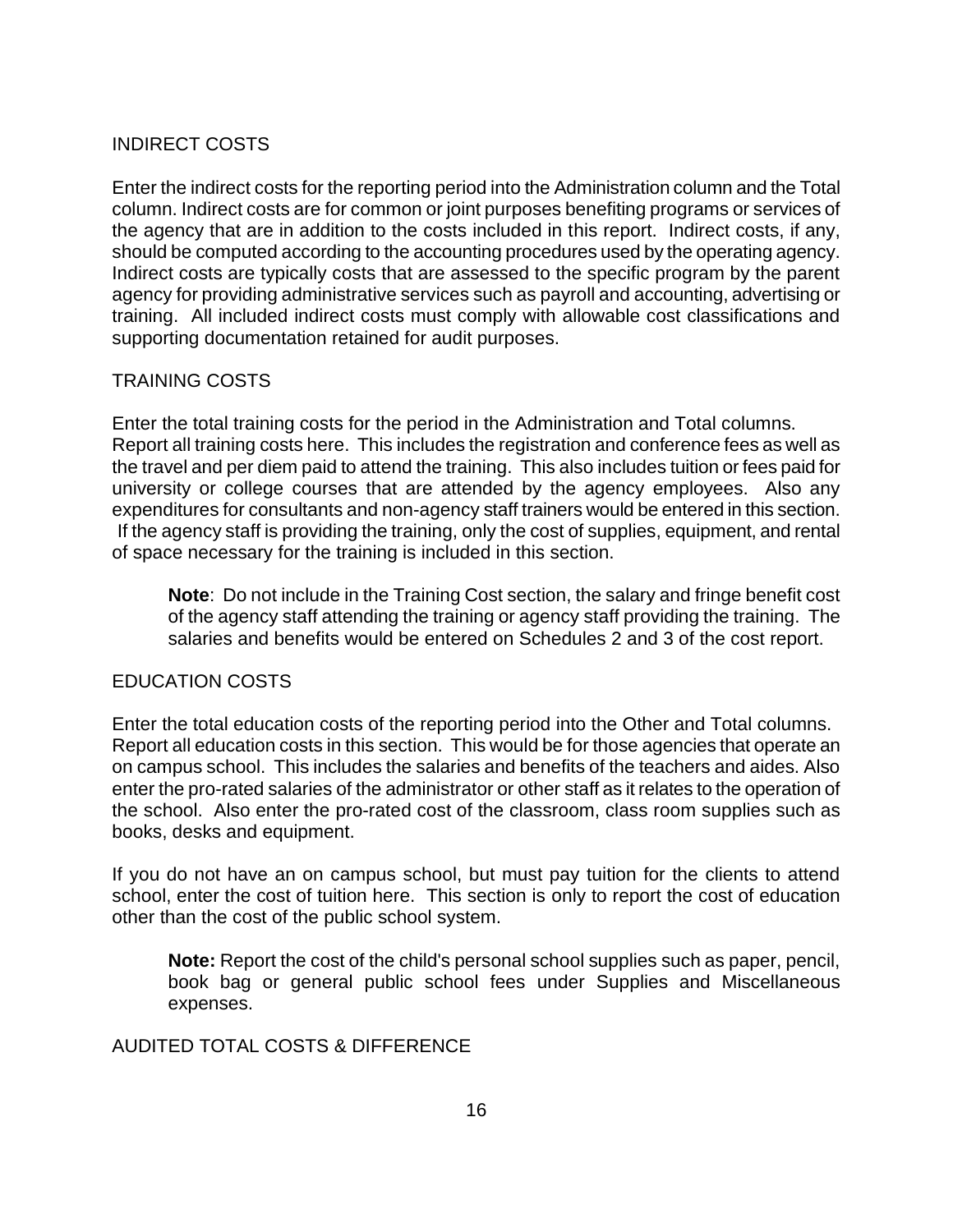Enter in the Total column the total cost of the reported program for the report period as it appears in the required annual audit. If there is a difference between the Total Costs reported and the Audited Total Costs, show that difference on the "Difference" line and provide an explanation of this difference on the audit reconciliation tab of the worksheet or attach a written explanation of this difference.

#### OFFSETTING SUBSIDIES

Certain revenue sources and the amounts received for the program are important in order to offset any costs that have already been subsidized by federal payments made directly to the program. Without clarification of these funds, the federal reimbursement calculations based on these cost reports would result in "double dipping," which is illegal.

Enter in this section the total funds received from the United States Department of Agriculture (USDA), including those delivered under the School Lunch Program, Food Stamps, or other food subsidy and commodity programs. These are listed in the Board and Care and the Total columns.

Similarly, enter all Supplemental Security Income (SSI) payments received from, for, or on behalf of children served. These are entered in the Board & Care and Total columns.

Enter the amounts of federal and state education subsidies received during the reporting period into the Other and Total columns.

Enter the amounts of other federal grants onto this line in the column to which they pertain. For example, federal Runaway Youth Shelter dollars would be reported on this line in the Board & Care column.

#### COSTS & REVENUE BY FUNDING SOURCE

This section is a combination of data entries and automatic calculations. Enter only the data required in columns 1 and 4, and do not change the formulas provided in columns 2, 3, and 5.

In column 1, enter the total number of invoiced (paid) days of child care provided during the reporting period by each of the agencies listed: DCBS, DJJ, the Impact Plus program, and all other public agencies. On the "Private" line, enter the days paid by private (nongovernment) sources. Include in the Private total any days of care which were provided by your program during the report period and were not recompensed from any source (other than the agency itself). NOTE: these days should equal the corresponding totals reported on Schedule 1.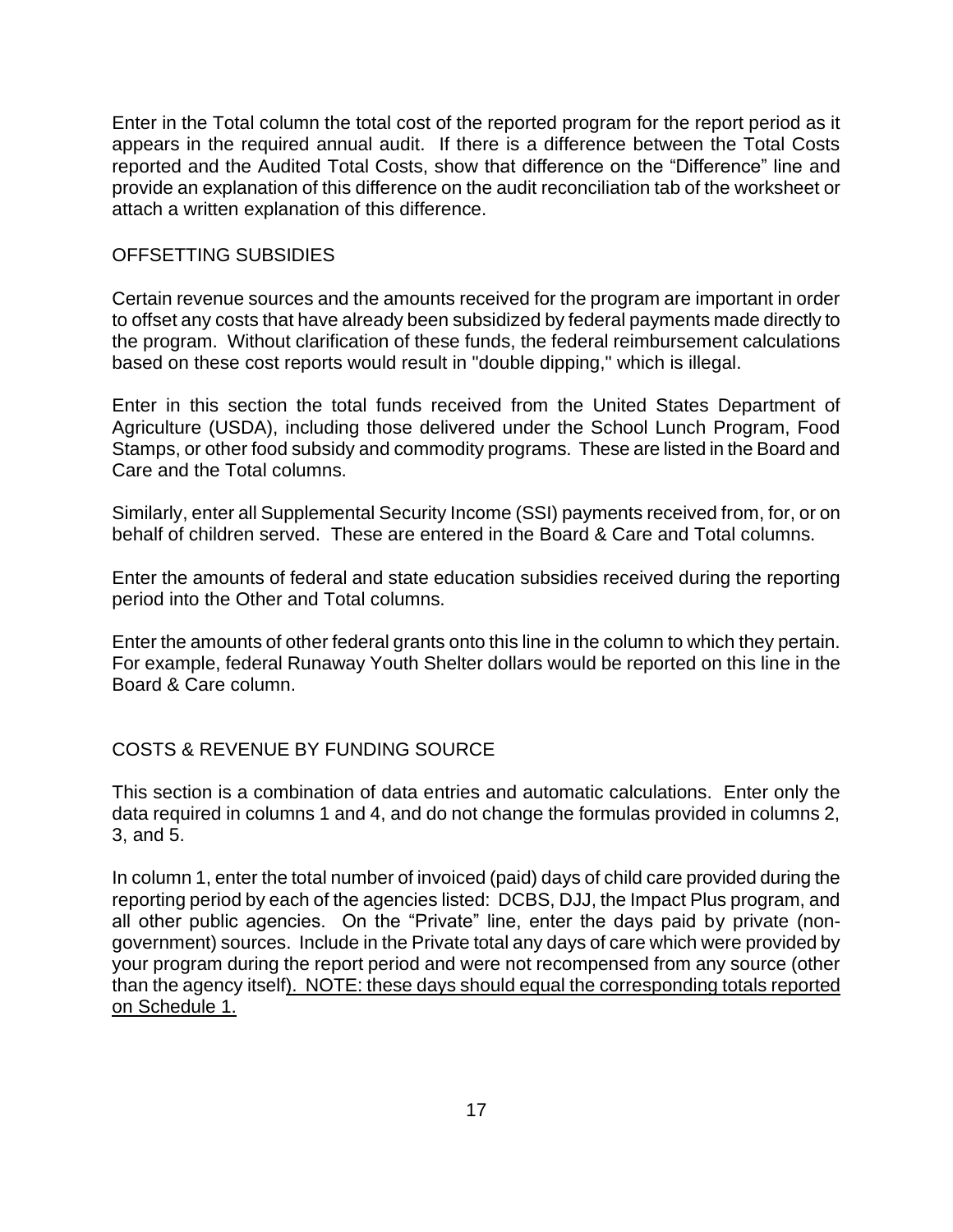Column 2 "Cost" automatically distributes the "total final cost" shown in the previous section by the invoiced days entered into column 1, and column 3 "Cost per Day" automatically divides each cost subtotal by the number of care days to arrive at the cost per day for each funding source.

In column 4 "Revenue by Source" enter the total revenues received from each of the payment sources: DCBS, DJJ, Impact Plus, Other Public programs, and Private sources. Include all revenues received from external sources for the reporting period, except that any amounts reported above as "Offsetting Subsidies" should not be included (again) as "Revenue."

Column 5 "Profit" subtracts the Cost from the Revenue received to yield the "Profit" total by funding source.

# **PLEASE DOUBLE CHECK YOUR FIGURES AND CALCULATIONS TO VERIFY THE ACCURACY OF THE REPORT**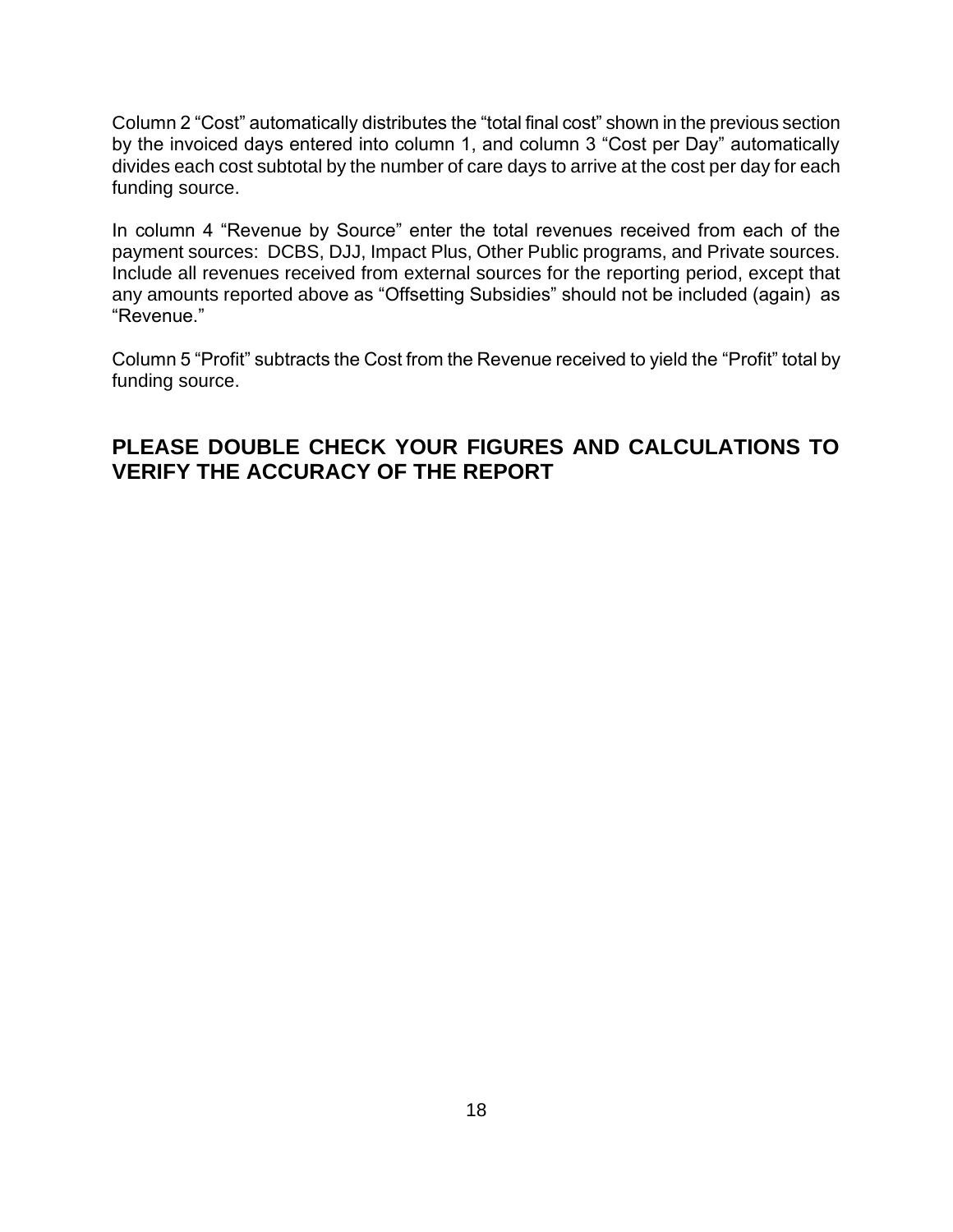# **ATTACHMENT A**

# **ALLOWABLE & UNALLOWABLE COST GUIIDELINES**

# **ALLOWABLE COST GUIDELINES**

SALARIES - Include all remuneration, paid currently or accrued, for services rendered during the period of the cost report. The costs for such compensations are allowable to the extent that the compensation is: (1) reasonable for the services rendered, and (2) it is supported by documented payroll vouchers or a generally accepted documentation method. Payroll must be further supported by time and attendance or equivalent records for individual employees. Salaries of employees chargeable to more than one program or cost center must be supported by appropriate time distribution records. The method used should produce an equitable distribution of time and effort.

EMPLOYEE BENEFITS - Employee benefits in the form of employer contributions to social security, state and municipal retirement systems, life and health insurance plans, unemployment insurance coverage, workers' compensation insurance, and pension plans are allowable.

- Incentive Compensation -- Such payments to employees based on cost reduction, or efficient performance, or suggestion awards are allowable to the extent that the overall compensation is determined to be reasonable and such costs are paid or accrued pursuant to an agreement entered into in good faith between the operating agency and the employees before the services were rendered, or pursuant to an established plan followed by the operating agency so consistently as to imply, in effect, an agreement to make such payment.
- Deferred Compensation -- Such cost is available to the extent that (1) except for past service pension and retirements costs, it is for services rendered during the period of the cost report; (2) it is, reasonable in amount; (3) it is paid pursuant to an agreement entered into in good faith between the operating agency and its employees before the services are rendered, or pursuant to an established plan followed by the operating agency so consistently as to be, in effect, an agreement to make such payments; (4) the benefits of the plan are vested in the employees or their designated beneficiaries and no part of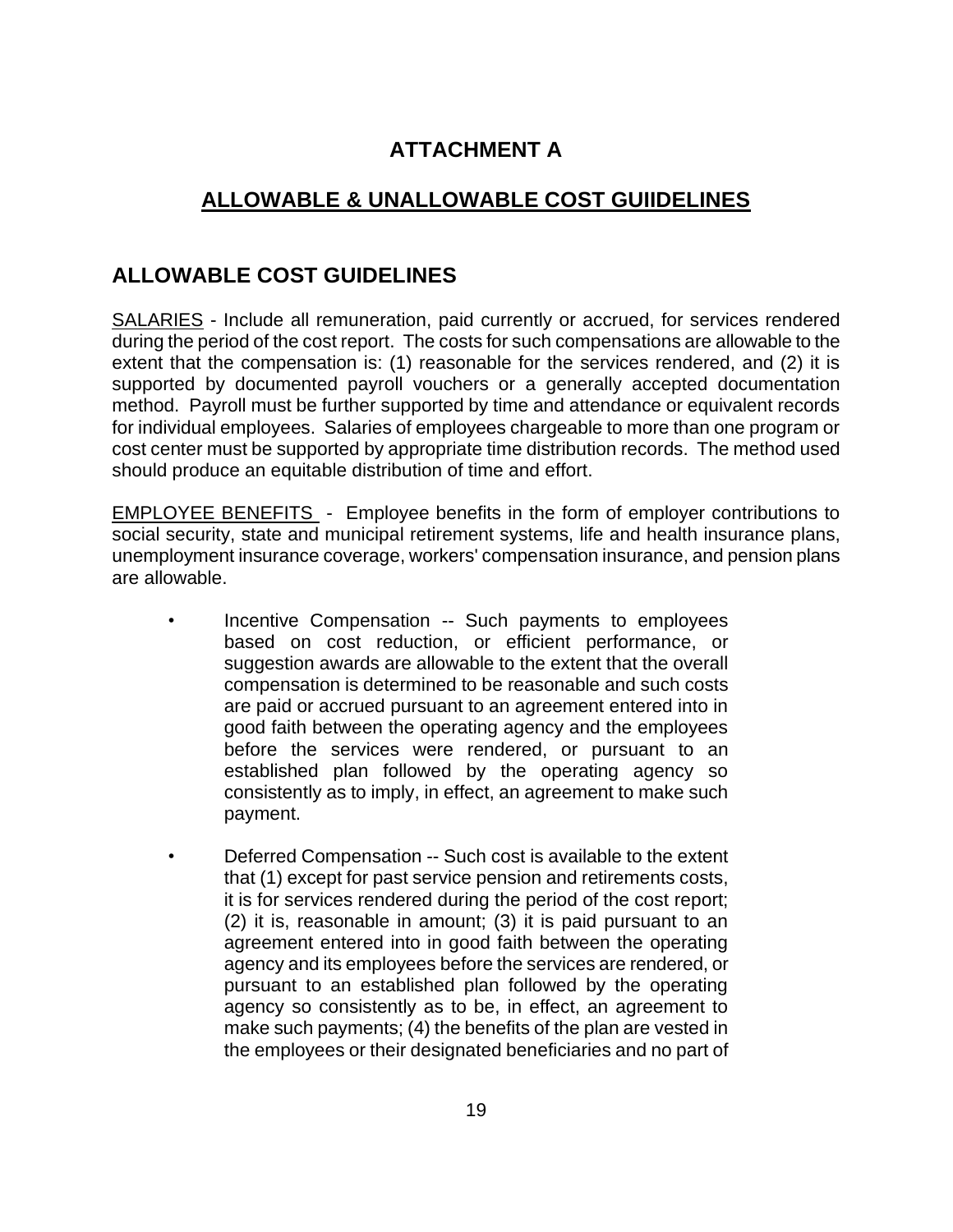the deferred compensation reverts to the employer; (5) in the case of past service pension costs, it is amortized over a period of ten years or more; and (6) for a plan which is subject to approval by the Internal Revenue Service, it falls within the criteria and standards of the Internal Revenue Code and regulations of the Internal Revenue Service.

Severance Pay -- also commonly referred to as dismissal wages, is a payment in addition to regular salaries and wages, by operating agencies to employed workers being terminated. Costs of severance pay are allowable only to the extent that, in each case, it is required by (1) law, (2) employer-employee agreement, or (3) established policy that constitutes, in effect, an implied agreement on the operating agency's part.

CONSULTATION FEES - The cost of consultation fees, charges for the use of personal services of outside agencies or persons not on the payroll of the contracting agency, are allowable to the extent that they are necessary for the management of functions relating to the provision of services, (i.e., audit service, legal counsel, and specialized consultation).

TRAVEL - Reimbursement is allowable on the costs of operation, maintenance, and repair of agency vehicles when relevant to the delivery of services. Expenses for transportation, lodging subsistence, and related items incurred by employees who are in a travel status on official business, incident to delivery of services, are allowable either on an actual basis or a per diem and mileage basis. Expenses for meetings and conferences are allowable if the primary purpose is the dissemination of technical information relating to services. Purchased transportation is allowable if incident to delivery of services.

CONSUMABLE SUPPLIES AND MISCELLANEOUS EXPENSES - The cost of materials and supplies as well as the costs of maintaining a central store room are allowable to the extent that they are necessary to provide services. Direct charges to services should be based upon the actual price less cash discounts, trade discounts, rebates and allowances. Consumable supplies are those items which will be used upon, or consumed within, the reporting period of the cost report.

Miscellaneous expenses could include printing and postage, telephone costs, licensing fees, professional organization memberships, conference fees, employee medical expenses, advertising costs, children's allowances, school supplies, admission fees, and other program costs.

OCCUPANCY COSTS - Rental or Privately Owned Building -- The interest portion of the cost for space is allowable if the charge does not exceed the cost of comparable space and facilities in the same locality. The lease agreement must stipulate the extent of the lessor's responsibility for renovations. Major renovations which add to the permanent value of the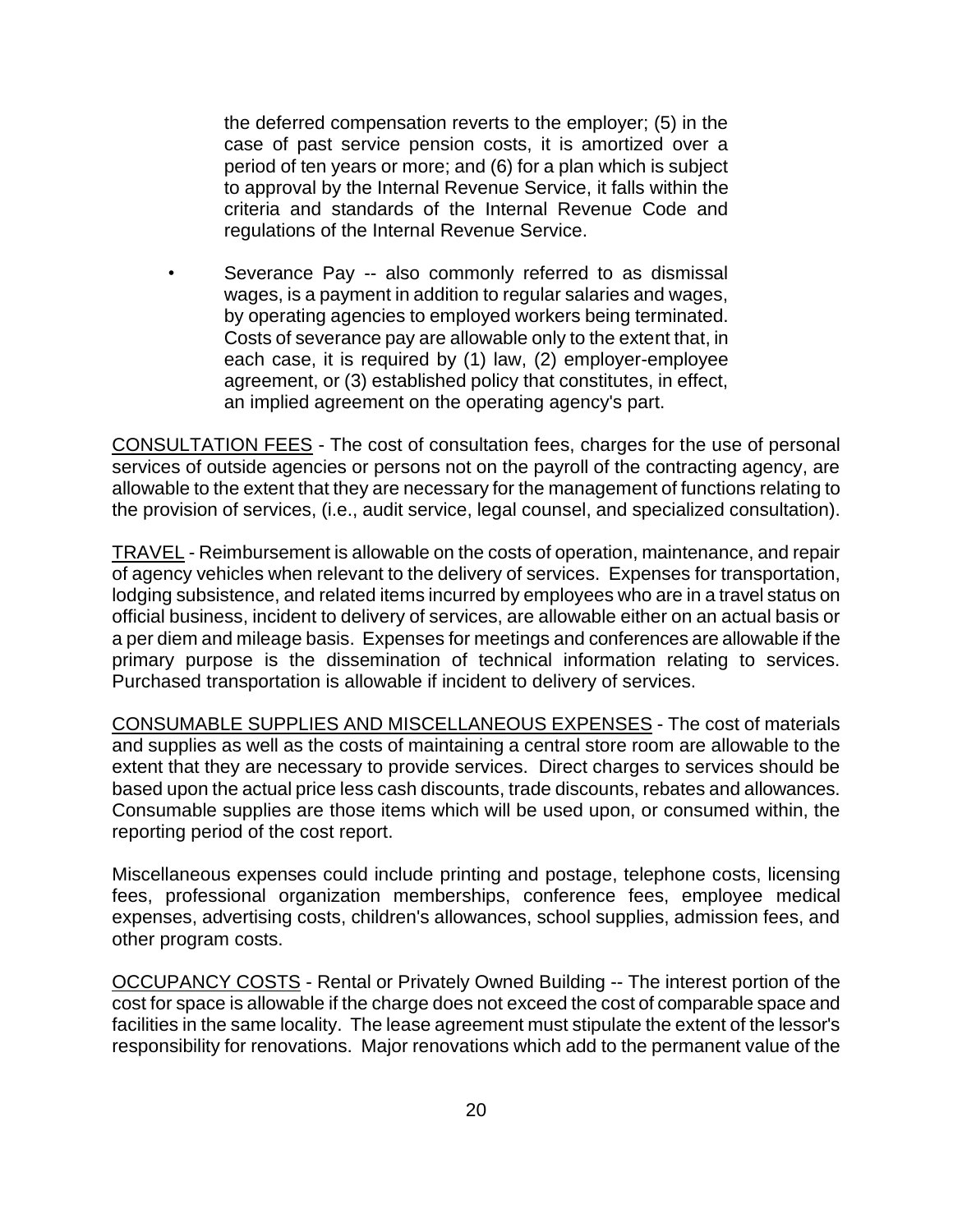property or appreciably prolong its life, the cost of which is borne by the provider, must be depreciated.

- Rental of Publicly-Owned Building -- The rental cost of publiclyowned buildings is allowable if the charge does not exceed the cost of ownership. The rental charge should include the cost of service, maintenance, depreciation on the building, and depreciation of major renovation.
- Depreciation of Provider-Owned Buildings -- The computation of depreciation should be based on the criteria and standards of the Internal Revenue Code and regulations of the Internal Revenue Service. Note: It is important to maintain records of depreciation schedules for audit purposes.

UTILITIES - Utility costs for related facilities are allowable when equitably distributed among programs and cost centers.

INSURANCE COSTS - Cost of insurance in connection with the general conduct of activities is allowable to the extent that the cost will be in accordance with sound business practices. Building insurance and agency vehicle insurance are examples of allowable costs. The deductible portion of the insurance coverage in the event of loss or minor uninsurable losses are also allowable.

Unallowable insurance costs would be the cost of insuring the life of any officer or employee, for which the agency is a beneficiary.

LEASED EQUIPMENT - The cost of leased equipment is allowable if it is for the program and is reasonable as sound business policy.

MAINTENANCE AND REPAIR - Costs incurred for necessary maintenance repair, and upkeep of equipment is allowable.

PURCHASED EQUIPMENT - Small equipment necessary in providing services may be expensed during the period in which it is purchased. For larger purchased equipment, the payment of the interest is allowable.

DEPRECIATED EQUIPMENT - Items costing over \$5,000 must be depreciated. Computation of depreciation should be based on the criteria and standards of the Internal Revenue Code and regulations of the Internal Revenue Service. Records of depreciation schedules must be maintained for audit purposes.

LEASE PURCHASE - The cost of equipment or facilities obtained under a lease purchase arrangement is allowable to the extent applicable to the cost of ownership (e.g., depreciation, utilities, maintenance, and repair).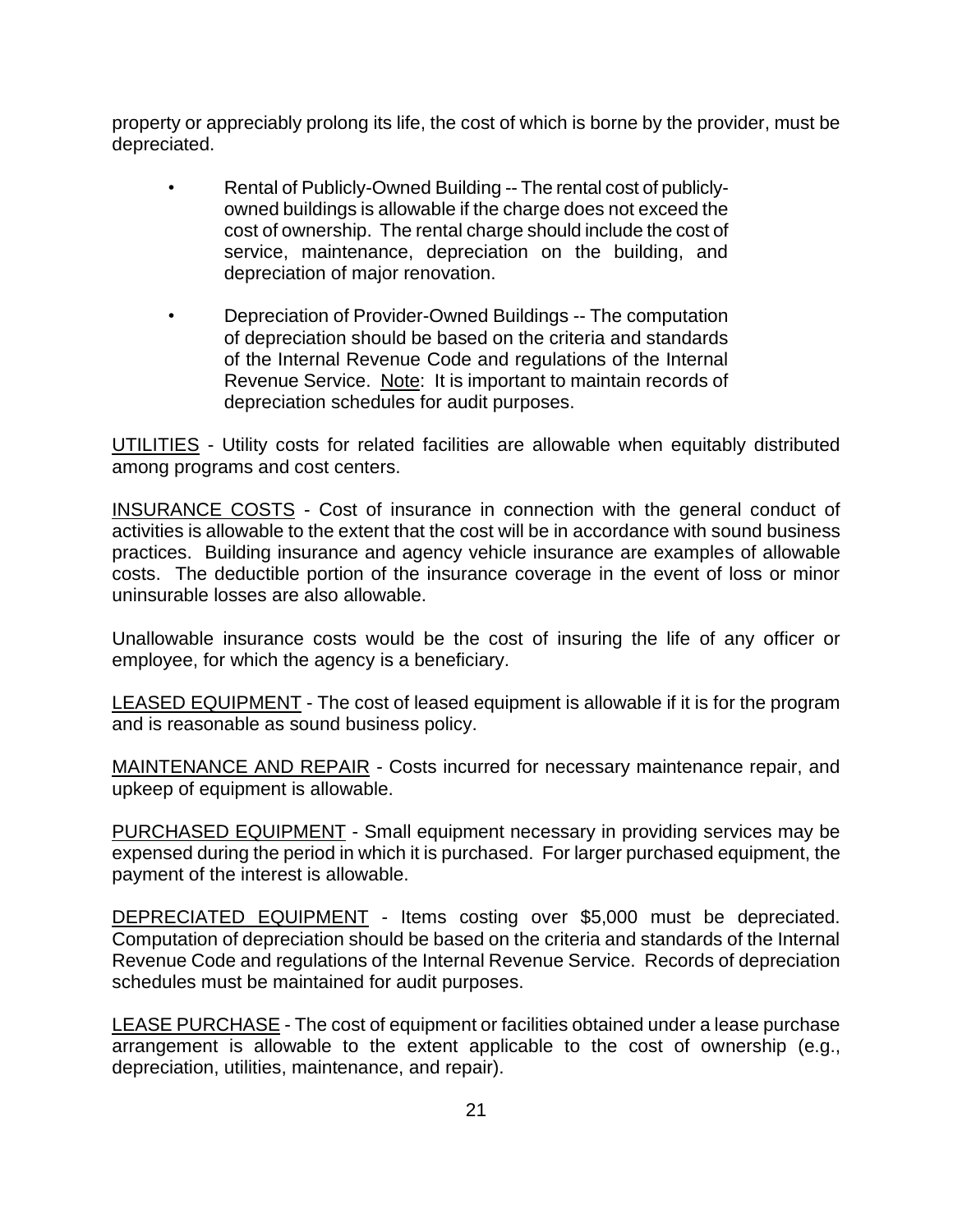# **UNALLOWABLE COSTS**

BAD DEBT - Losses arising from uncollectible accounts and other claims and related costs are unallowable.

CONTINGENCIES - Contributions to a contingency reserve or any similar provision for unforeseen events are unallowable.

CONTRIBUTIONS AND DONATIONS - Outlays of cash with no prospective benefit to the facility or program are unallowable.

DEPRECIATION - Cost of depreciation on idle facilities, except when necessary to meet fluctuations in caseloads, are unallowable.

ENTERTAINMENT - Costs of amusements, social activities, and related costs of staff and board members including the cost of alcoholic beverages are unallowable.

OTHER FINANCIAL COSTS - Bond discounts or any costs of financing or refinancing operations are unallowable.

FINES AND PENALTIES - Cost of fines and penalties resulting from failure to comply with federal, State and local laws or imposed by a court are unallowable.

FUND RAISING - Costs of organized fund raising are unallowable.

INVESTMENTS - Costs of investment counsel and staff and similar expenses incurred solely to enhance income from investments are unallowable.

ORGANIZATIONAL COSTS - Organizational costs such as incorporation, fees to accounts, brokers, etc. in connection with establishment or reorganization are unallowable.

PROHIBITED ACTIVITIES - Costs of prohibited activities for Internal Revenue Code Section 501 (c) (3) Organizations are unallowable.

SECTARIAN COSTS - Salaries of clergy or religious representatives for the purposes of teaching religion, or payment for participation in religious activities are unallowable costs.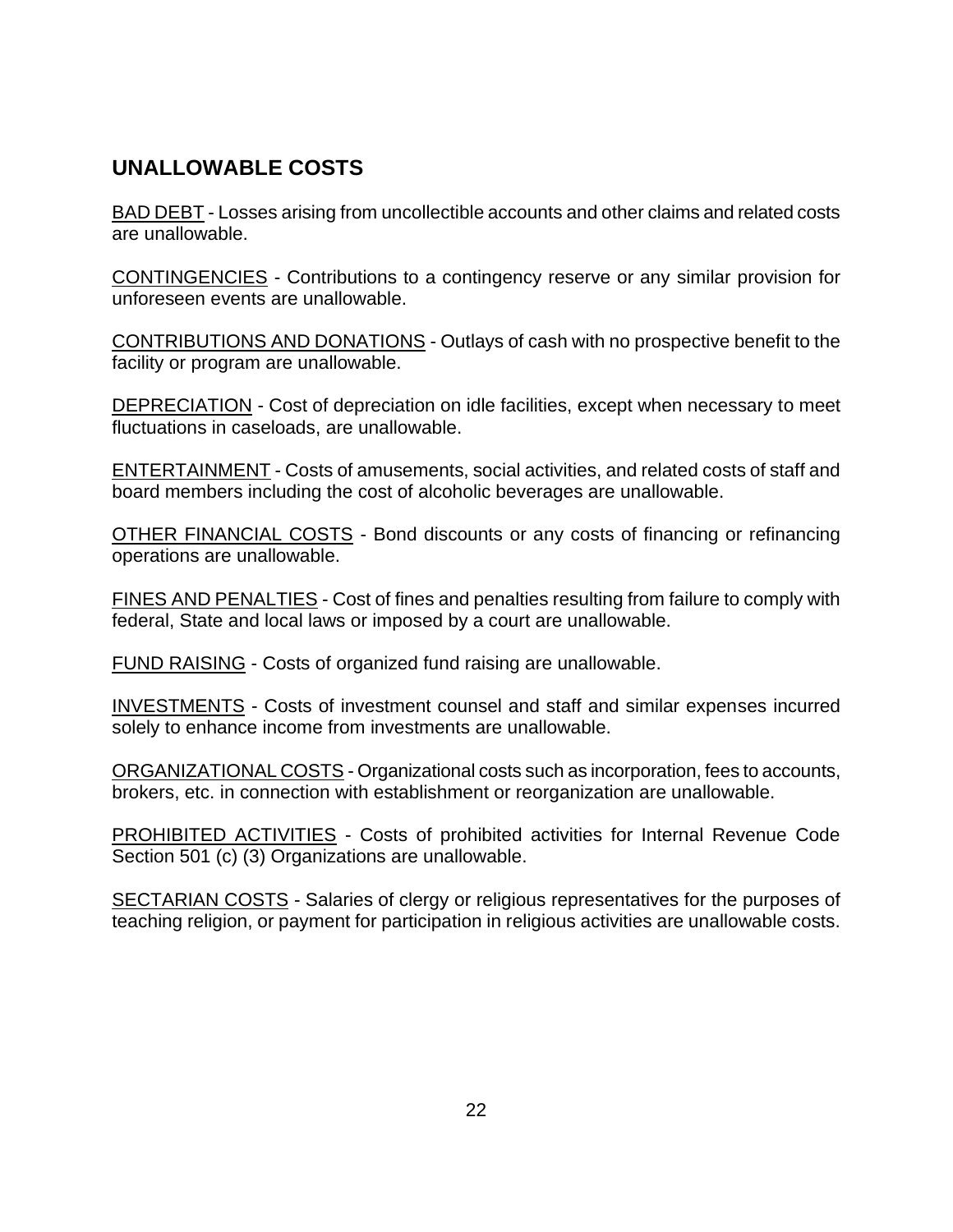# **ATTACHMENT B ANNUAL TIME STUDY INSTRUCTIONS**

#### **Time Study Required:**

All programs receiving funding from the Department for Community Based Services (DCBS) or the Department of Juvenile Justice (DJJ) are required to conduct the prescribed time study annually, in conjunction with the completion of the contract agency's required annual cost report and audit. The time study is to be conducted for the seven days designated by DCBS/DJJ for the contract agency each year. No exceptions or alternative schedules will be allowed. Delivery of required documentation to the DCBS is a matter of contract compliance for all providers. Programs funded 100% from sources other than DCBS, or DJJ, need not participate.

PLEASE NOTE THAT THE INFORMATION COLLECTED IN THIS TIME STUDY IS CRITICAL TO THE DCBS AND DJJ RATE-SETTING PROCESS AND IS THEREFORE MANDATORY FOR ALL PROVIDERS. THIS INFORMATION IS ALSO USED TO ESTABLISH FACTORS FOR CLAIMING OF FEDERAL FUNDS WHICH ARE USED IN SUPPORT OF PAYMENTS TO PROVIDERS. FAIRNESS REQUIRES STANDARDIZED PROCEDURES, FORMATS, AND DEADLINES APPLICABLE TO ALL PROVIDERS.

Each program shall appoint a Time Study Coordinator whose responsibility it is to arrange for the time study, distribute forms, issue instructions, assure that the forms are completed correctly and timely, verify the completeness and accuracy of completed forms, photocopy the completed forms for the agency's records, and forward the originals in timely fashion as directed below. Original documentation will not be returned to the Provider.

For each program, the Time Study Coordinator will assure that the time study forms for all participating workers are completed and submitted in timely fashion to the program's manager for entry into the annual cost report.

Information on the accuracy, completeness, and timeliness of these time study returns will be retained by the DCBS and DJJ, and will be one factor considered in award of future contracts.

#### **Due Date and Quality Control:**

Completed originals of all forms are used to complete Schedule 2 of the annual Cost Report. The original time study logs are to be protected and retained unchanged by the agency. The original forms as pdfs must be submitted with the annual cost report, and a copy should be retained by the agency for a period of five years from completion. Coordinators are urged to organize materials, distribution, routing, and photocopying so as to avoid last-minute assembly, particularly for large organizations with many programs and/or workers. All forms from one program should be packaged together with the annual program cost report to which they pertain.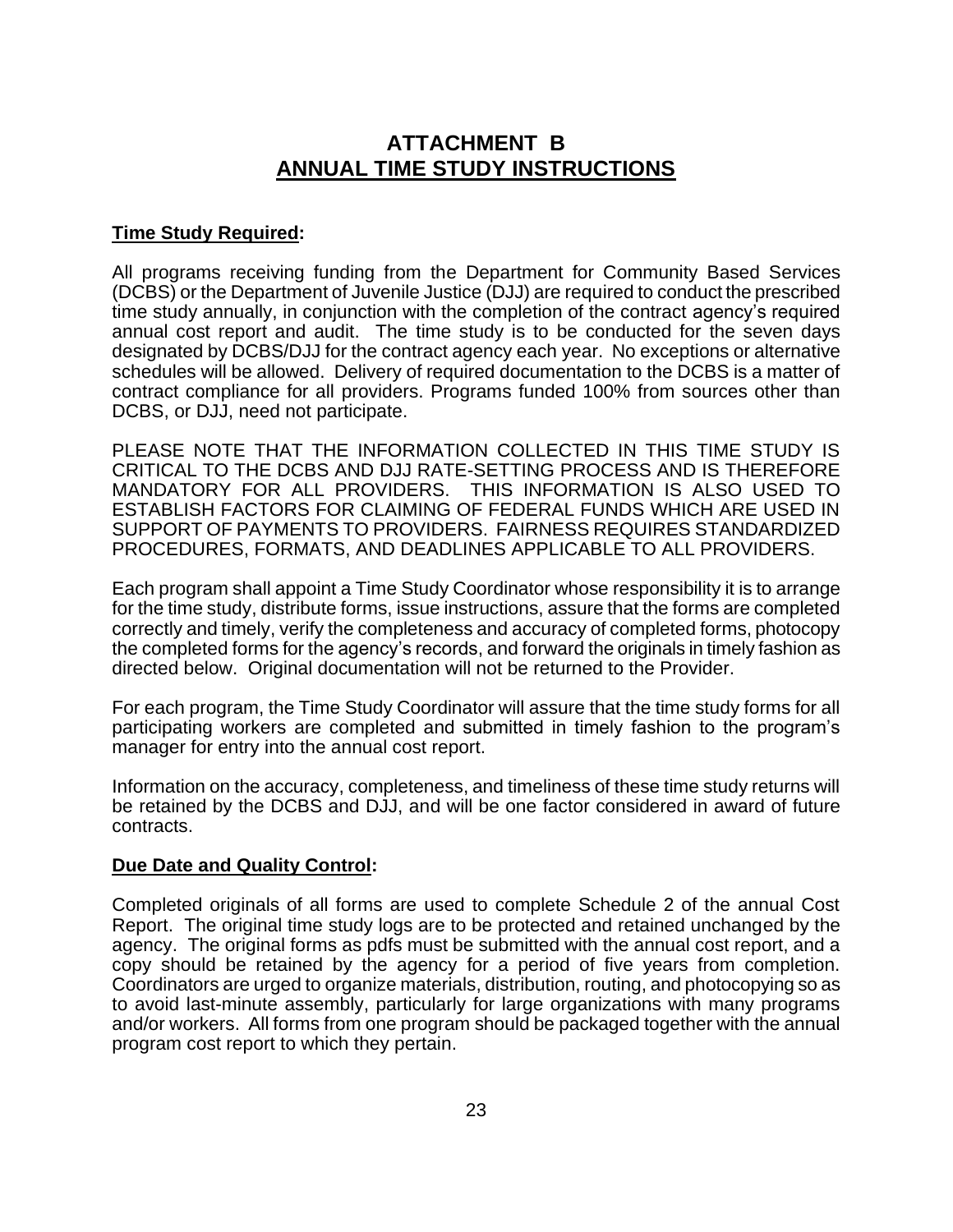The Provider is responsible for assuring participation of all required staff. The Provider's Coordinator(s) is responsible for assuring the clear legibility and completeness of all documentation per instructions. Incomplete, illegible, or incorrect materials will not be corrected or processed by DCBS or DJJ, but rather will be sent back to the Coordinator for correction and ruled incomplete and tardy.

#### **Participants and Time Covered:**

All program staff who have contact with one or more children in care during the period of the time study or any part thereof are required to participate in the time study during their work time occurring within the designated time study week.

Normally, participants will include all child care staff, caseworkers, child supervision personnel, educational staff, medical staff, recreational supervisors, counselors, social workers, nurses, clinical staff working with children, and others having direct child contact or child care/service responsibility. Instructions will be provided annually as to whether foster parents are to be included in this time study.

Generally, administrative and clerical staff are not required or expected to participate in the time study. However, if such staff, in addition to administration or clerical functions, perform regular casework or child supervision or service functions for at least one-fourth of their work time, they should participate in the time study for their entire work time during the 7 time study days.

All workers meeting the above descriptions must be required to participate as a condition of their employment, and the Provider is not empowered to grant exemptions from such participation. Level of worker participation by program will be monitored within the Provider's Cost Report to ascertain compliance.

Staff are expected to participate in the time study only during paid time. Paid time includes paid leave time and/or compensatory leave time, paid sick leave or maternity leave, as well as the customary lunch and/or break periods during their work day (whether or not such breaks are technically "paid" time). However, staff on paid leave for the entire workday need not complete or submit a log form for that day. Staff who perform child care or services on their own (unpaid) time during the time study period should not report such time on the time study log, unless they are accruing compensatory time which they may later substitute for paid leave.

Persons who serve or care for children as contractors rather than salaried staff of the Provider should not participate in the time study. Volunteers whose time is not salaried by the Provider should not participate in the time study. (Reimbursement for expenses, meals, or other incidental recompense for volunteers does not constitute salary.) Persons who work partly as salaried staff and partly as a contractor or volunteer should participate in the time study for the salaried time only.

**Provider Name:** Enter the name of the provider organization as contracted by DCBS or DJJ.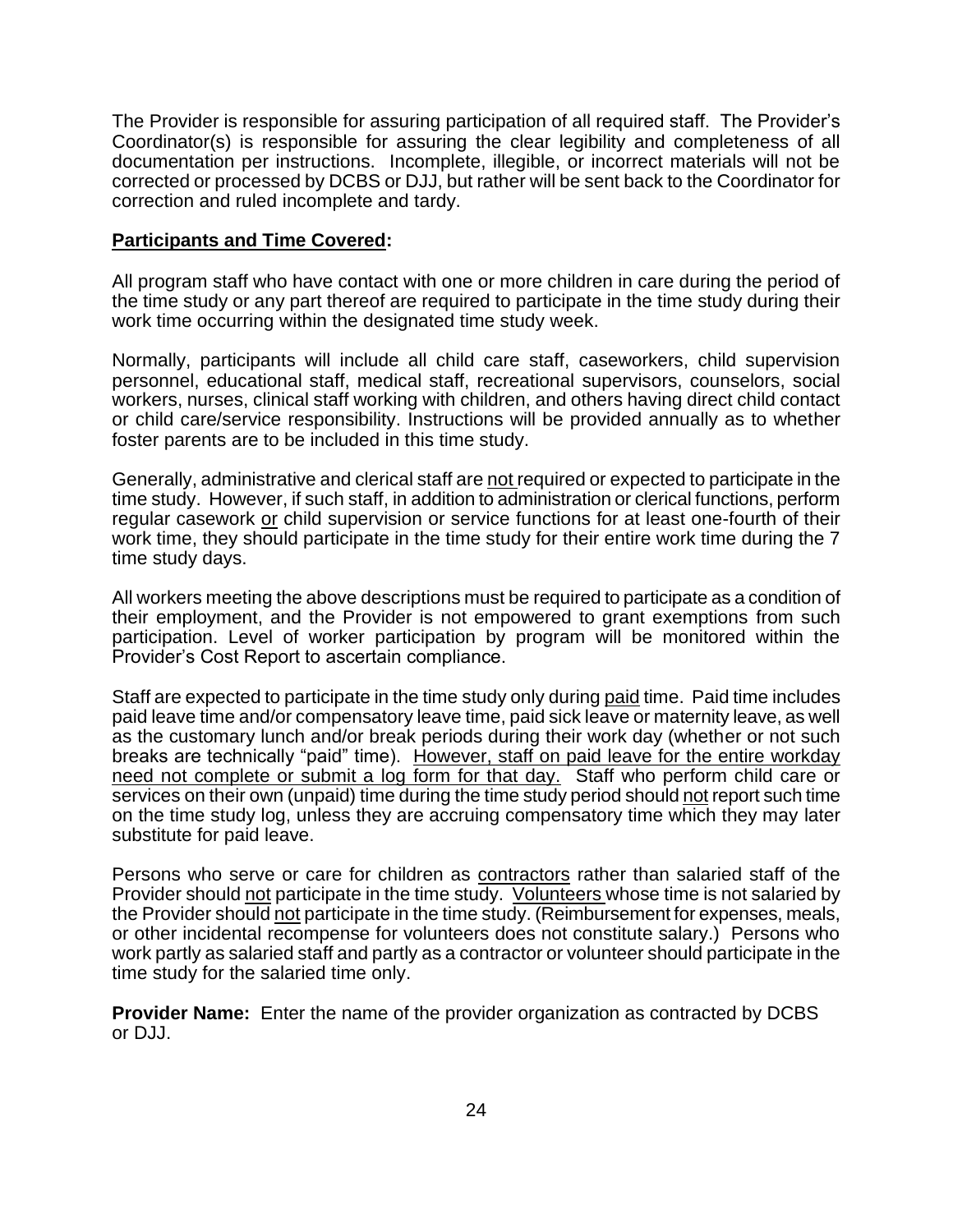**Program Name/Site**: Some providers operate multiple programs. Enter the name of the specific program in which the Worker provides services or care to children, and the Site at which the worker performs his/her functions if the program serves multiple sites.

**Participant**: The worker enters his/her name in the format: Last name, First name. At the end of the time study period, the worker should sign the form and date the signature.

**Supervisor:** The worker's supervisor enters his/her name in the format: Last name, First name. At the end of the time study period, the Supervisor should sign the form and date the signature.

**Hour:** In the Hour column, enter the hours of the workday (and half-hours) to cover the periods of the worker's work days for the time study week. E.g., if the worker begins work on some days at 7:00 am and other days at 8:00, enter 7:00 and 7:30 for the first two blocks, to cover those days on which the worker will begin work at 7:00 am. If the worker's workday spans more hours than the form provides space for, use a second form. In that case, assure that the second form is completely filled out at the top, just like the first form.

**Date:** The form provides seven DATE columns, and allows the recording of the entire time study period's onto this one page. Enter into each column immediately under the word DATE the date to which that column refers. Enter only the month and day numbers, using the format 3/15 (for March 15).

**Activity Codes:** Each block represents one-half-hour of the worker's time. From the Code List provided, enter one and only one activity code for each half-hour of each workday. The activity code selected should be the one which best represents the activity on which the worker spent the largest part of that half-hour period. If multiple activities required equal time, code the earliest one.

Example 1: The worker spent the first 10 minutes on activity A, the next 14 minutes on activity B, and the next 6 minutes on activity. Enter activity code B.

Example 2: The worker spent the first 15 minutes on Activity E and the next 15 minutes on activity D. Enter activity code E.

DO NOT enter more than one activity code per half-hour block.

DO NOT leave blanks for periods during the work day. There are activity codes to cover all possible activities during the work day, including leave and break time. A blank block indicates that this half-hour was not part of the worker's paid work time. The lunch and break periods occurring during the work day should be coded, even though (technically) these may not be considered paid work time.

**Code Count Totals:** At the end of the time study period, before giving the form to the supervisor for signature, the worker should count each code for all days reported, and should enter the code count totals in the boxes provided at the bottom of the form.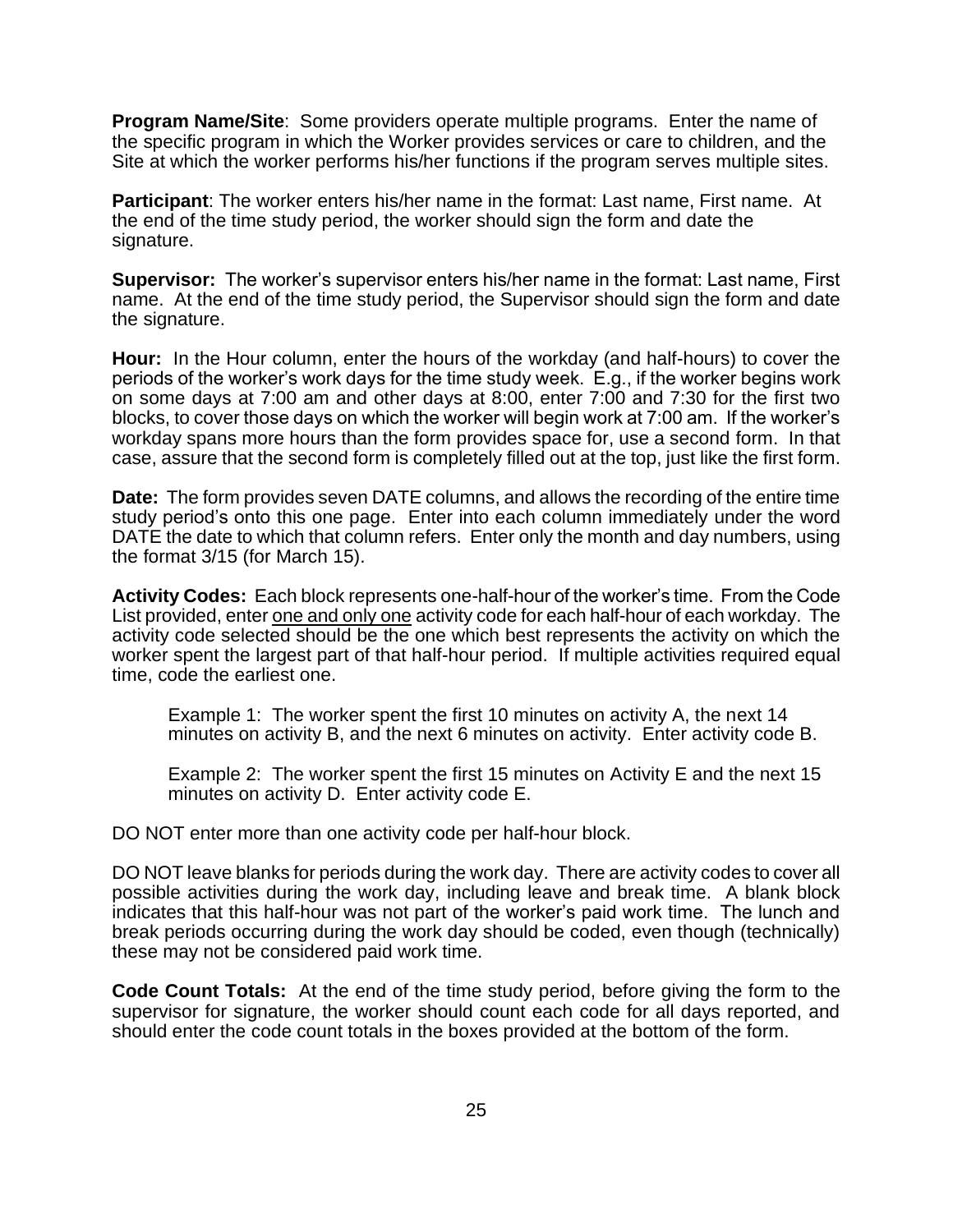Example: The worker recorded 5 D codes in each of 5 workdays. He would enter 25 as the code count total for Code D.

The code count totals should sum to the total number of half-hour blocks reported (i.e., twice the number of work hours during the time study period).

**List of Children:** During the course of the time study period, the worker should enter into the List of Children column the names of each of the children with whom he/she works during the time study period. Each individual child's name should be entered only once. Names may be entered in any order and format, provided that the person who is completing the Provider's cost report will be able to identify those children from the agency's roster. The purpose of this child identification is to allow the association of Levels of Care with each child, so that the child count totals by level of care can be completed on the form.

**Child Count Totals (by Level of Care):** This section at the bottom right of each form may be completed by the worker, supervisor, clerical assistant, or person completing the cost report, as determined by each Provider. It is necessary to know the Level of Care (LOC) assigned to each child served during the time study period. Use the LOC assigned to the child as of the beginning of the time study period.

In the Level column enter each child's LOC next to his/her name. In the Child Count Totals section, enter the total number of individual children with each LOC, as well as the number who have no assigned LOC.

### **TIME STUDY CODES & DEFINITIONS**

#### **CODE A. LEAVE, MEAL BREAK, AND RELIEF BREAK**

**Code A** is used when the caretaker or staff member is on leave during the log day, or whenever the caretaker or staff member is taking personal time or a meal break.

## **CODE B. GENERAL ADMINISTRATION**

**Code B** is used when caretaker or staff member is performing activities which are necessary managerial functions of the program under study. Examples of such activities include:

- Executive direction and supervision.
- Secretarial and clerical support.
- Bookkeeping and fiscal management.
- Caretaker or staff member training as trainer or trainee.
- Foster/adoptive parent recruitment, licensing & training.
- Management of provider contracts.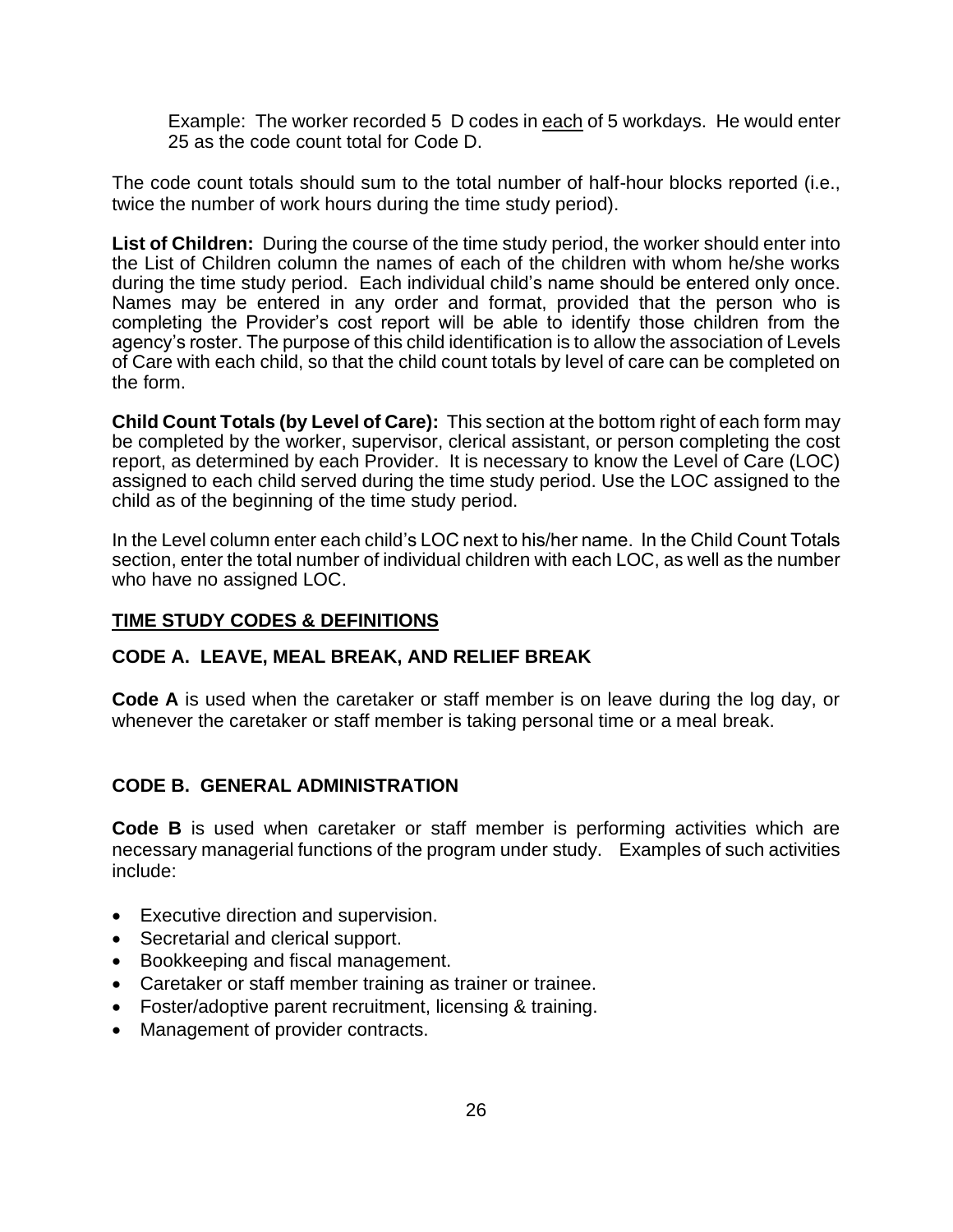## **CODE C. ROOM AND BOARD**

**Code C** is used when caretaker or staff member is performing any activity which contributes to providing the children in care with housing, food, clothing, school supplies or personal incidentals that would be considered room and board items. Other examples include:

- Night caretaker or staff member who is providing awake supervision while children are sleeping and who is not performing treatment, development of daily living skills, or administrative functions.
- Cooking, shopping, cleaning, housekeeping, laundry, janitorial activities.
- Maintenance activities related to the grounds, vehicles or equipment.
- Homework help and tutorial support provided before or after the regular school program; and
- Any travel or paperwork related to these activities.

NOTE: Do not record caretaker or staff sleeping time or "on-call" time.

## **CODE D. TREATMENT PLANNING AND SUPPORT**

**Code D** is used when caretaker or staff member is assisting an individual child to gain access to necessary care and services as outlined in the child's treatment plan. This category is an integral and inseparable part of rehabilitation treatment service. Examples of this type of activity include:

- Intake and (initial) Assessment: Identifying the child's medical, social, educational and other needs through face-to-face contact with the child, the child's family, and through consultation with other providers.
- Development of the Plan of Care: Determining what services and resources are necessary to meet the child's identified needs with the child, family, guardians or other providers, and how they can be best provided.
- Coordination and Advocacy: Facilitating the child's access to the services and resources identified in the care plan. This includes preparation or participation in any judicial proceedings, referral and follow up services, arranging and attending case conferences, arranging home visits, discharge and aftercare services.
- Any travel or paperwork related to these activities.

## **CODE E. FAMILY / FOSTER FAMILY IN-HOME CASEWORK**

**Code E** is used for case management, coordination, and planning with the child and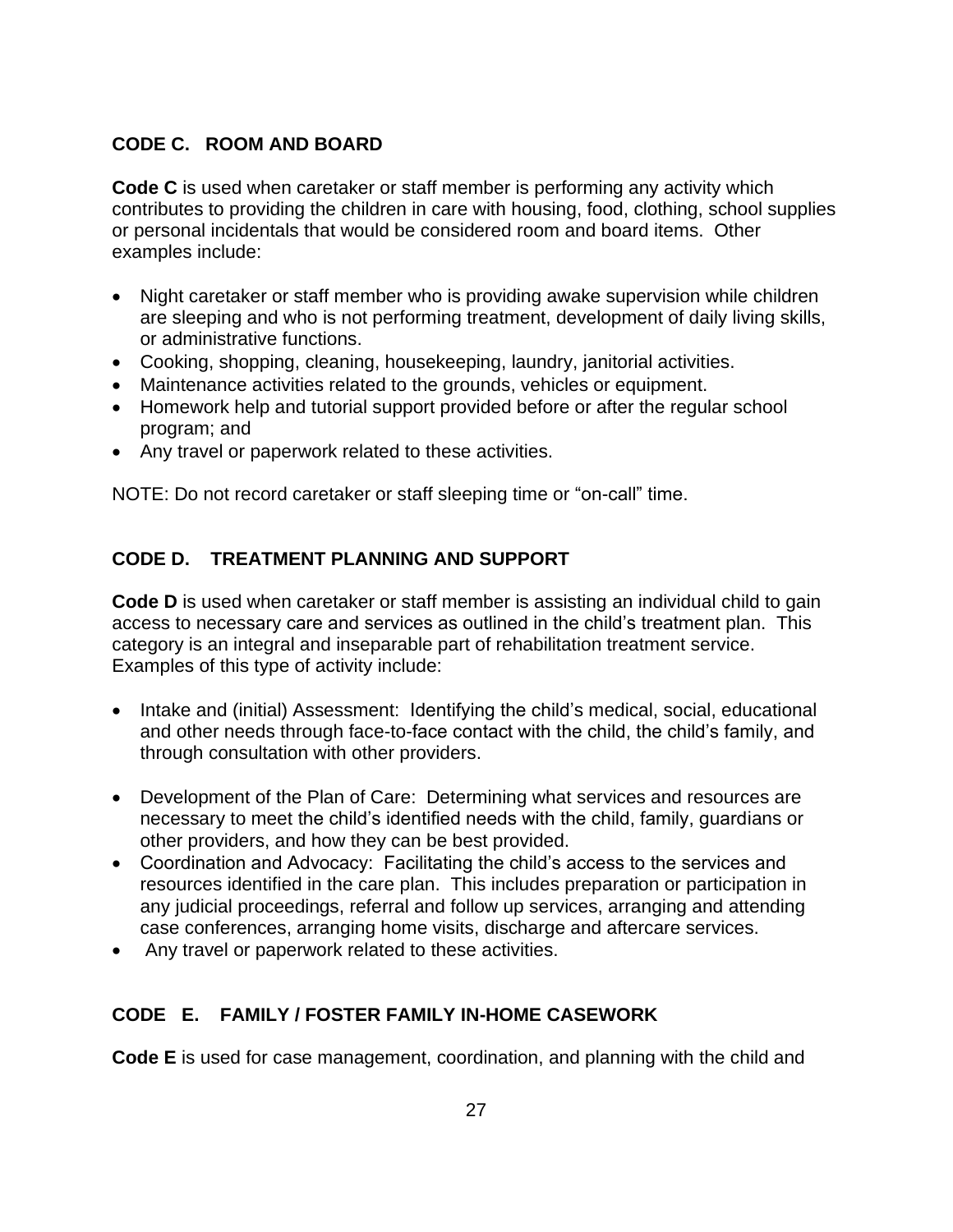family or foster family either before a child's placement, during placement, or after the return of a child to the home. Examples include:

- Planning with the parents/foster parents for the continued health and safety of the child.
- Planning with the family to prevent the need for removal of the child into placement.
- Planning with the family/foster family to prevent the need for disruption or removal from placement.
- Case management with the family on behalf of a child after the child's return from placement.
- Any travel or paperwork related to these activities.

## **CODE F. LIVING SKILLS DEVELOPMENT**

**Code F** is used when caretaker or staff member is performing client-centered activities directed at reducing mental disabilities of the children in care and restoring them to their best possible functioning level, or assisting them toward independent living. Children are helped to become responsible for their own actions and to be sensitive and considerate of other program participants. This category of activities is an integral and inseparable component of rehabilitative services. Examples of activities in this category include:

- **Ensuring the health, safety, and well-being of the child or group of children.**
- Ensuring that the child's behavior is consistent with the overall treatment plan.
- Providing guidance and direction to children in coping with the problems of day-today living.
- Supervising the child or children in productive work, play, recreational activities.
- Monitoring the child's interaction with peers and caretaker or staff member.
- Teaching restorative independent living skills to facilitate the child's transition from therapeutic residential care to more independent living, such as job applications, applications for apartment rental.
- Establishing limits and ensuring that children follow the "house rules."
- Any travel or paperwork related to these activities.

## **CODE G. COUNSELING, THERAPY, CONSULTATION, & ASSESSMENTS**

**Code G** is used when the professional counselor is providing individual, group or family counseling or therapy, including individual assessments or consultations, that is not being direct billed to Medicaid. The purpose of the activity is to ameliorate or remedy personal problems or behaviors and to restore the child to their best possible functioning level. This code also includes psychiatric/psychological evaluations and assessments of the child. Examples of activities in this category include: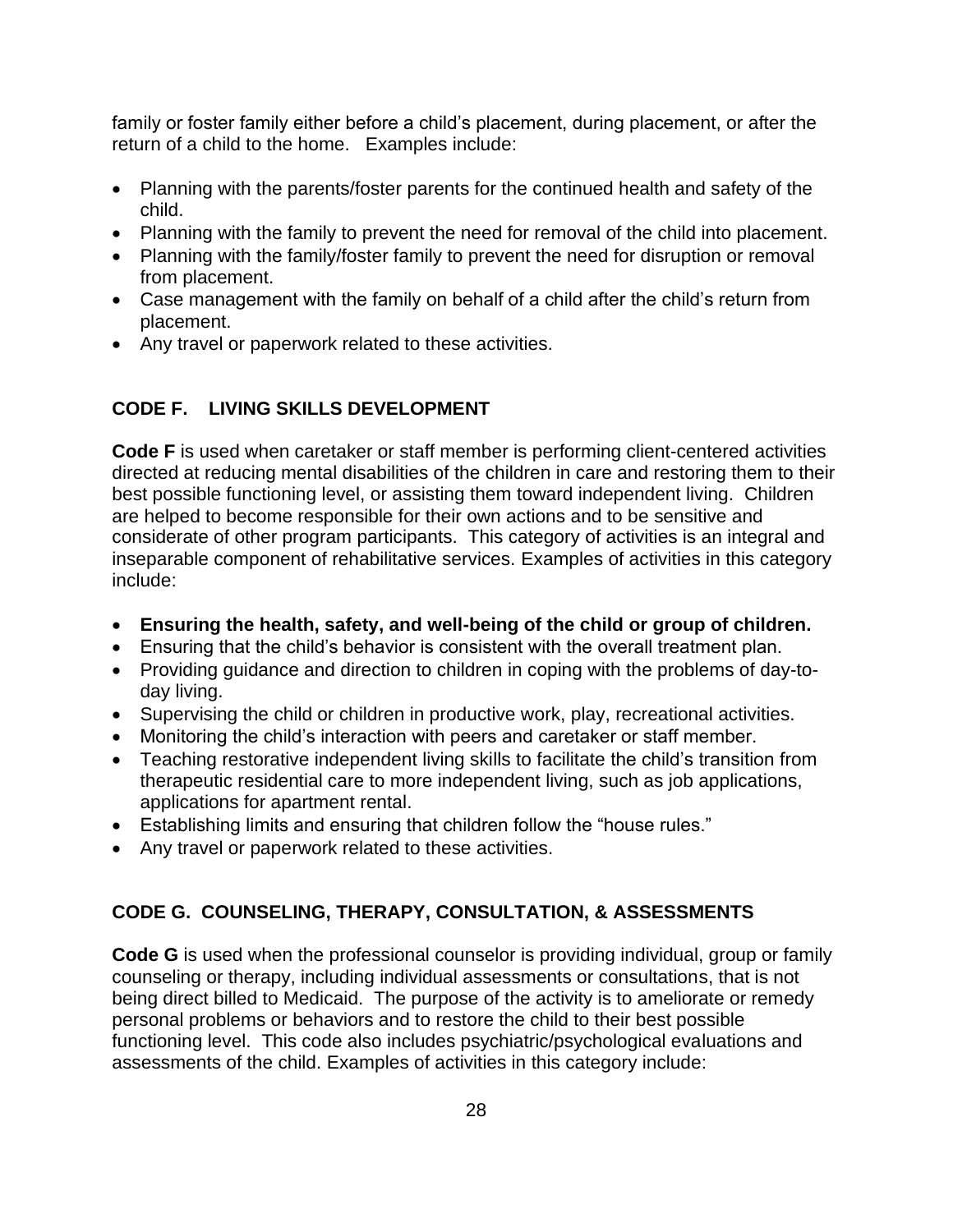- Counseling or therapy to help with a child's adjustment in the program.
- Counseling or therapy with the child to change specific behaviors.
- Counseling or therapy with the child and his or her family to resolve the difficulties that led to the need for placement.
- Any consultation related to the treatment or counseling issues.
- Any travel or other paperwork related to any of the activities in this code.

## **CODE H. MEDICAL TREATMENT & DENTAL CARE**

**Code H** is used when the activity is performed by a licensed medical professional, administering medical procedures or treatment and is not billed to Medicaid. Typical activities would be:

- **Medical treatment for routine or emergency physical injuries or illness.**
- Physical exams and physical diagnosis, medication reviews, writing of prescriptions and other medically related activities.
- Providing medications or shots.
- Dental exams and any dental procedures.

## **CODE I. EDUCATION**

Code I **should be used for activities which involve operating an on-campus educational program. This activity would include classroom instruction. This activity code would not include homework help and tutorial support provided before or after the regular school program.**

### **CODE J. FUND RAISING, RESEARCH, RELIGIOUS ACTIVITIES, & OTHER PROGRAM ACTIVITIES**

Code J **is used when the caretaker or staff member is engaged in fund raising activities, research, or religious services, and for any activities that are billed directly to Medicaid, other insurance, or other funding sources. Use this code for any other activity not covered by the previous codes.**